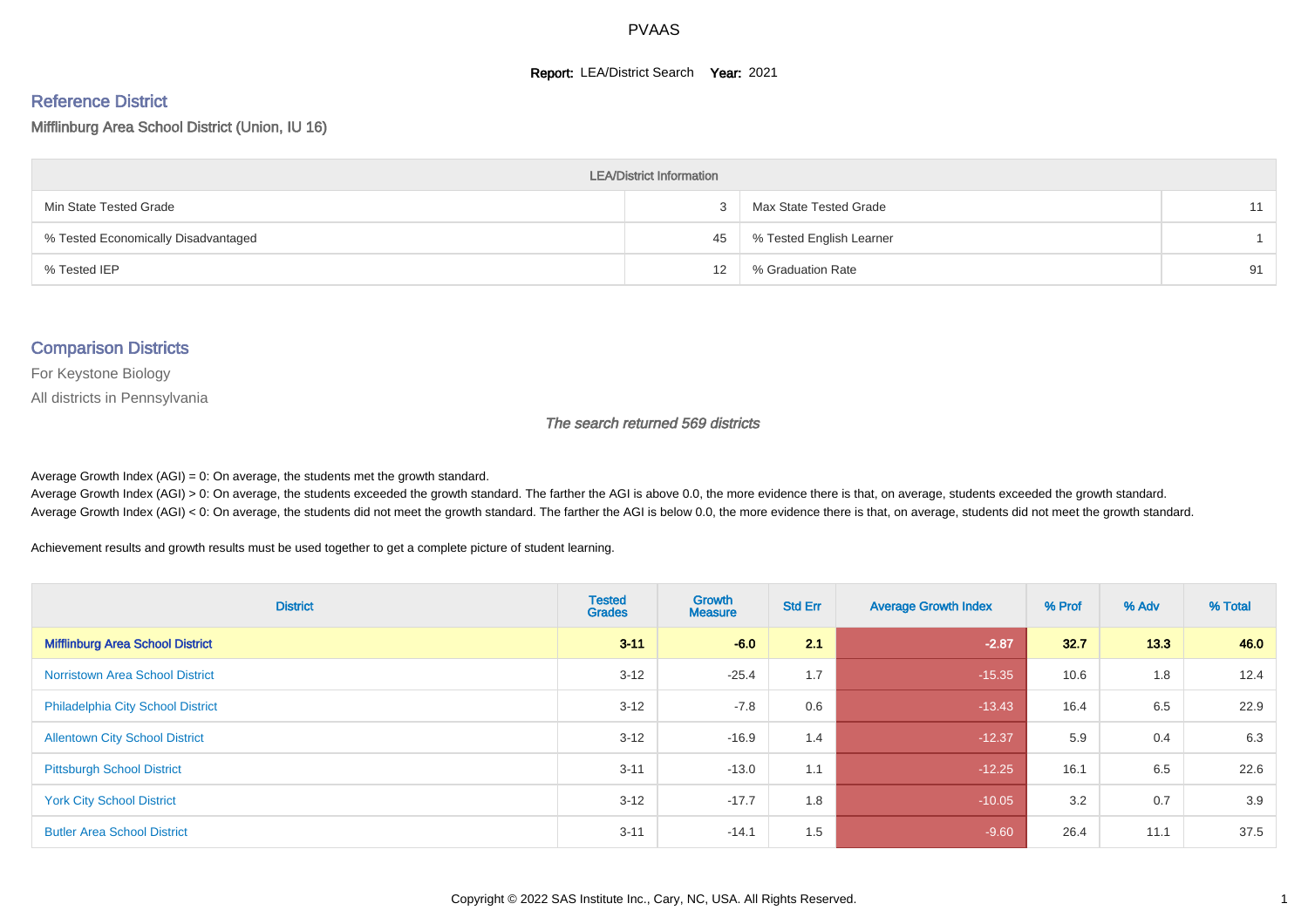| <b>District</b>                                    | <b>Tested</b><br><b>Grades</b> | <b>Growth</b><br><b>Measure</b> | <b>Std Err</b> | <b>Average Growth Index</b> | % Prof | % Adv   | % Total |
|----------------------------------------------------|--------------------------------|---------------------------------|----------------|-----------------------------|--------|---------|---------|
| <b>Mifflinburg Area School District</b>            | $3 - 11$                       | $-6.0$                          | 2.1            | $-2.87$                     | 32.7   | 13.3    | 46.0    |
| <b>Muhlenberg School District</b>                  | $3 - 10$                       | $-17.8$                         | 1.9            | $-9.34$                     | 12.4   | 4.6     | 17.0    |
| <b>North Hills School District</b>                 | $3 - 11$                       | $-15.8$                         | 1.8            | $-8.84$                     | 26.4   | 19.8    | 46.2    |
| <b>Cheltenham School District</b>                  | $3 - 11$                       | $-17.6$                         | 2.0            | $-8.74$                     | 24.4   | 8.3     | 32.6    |
| <b>Williamsport Area School District</b>           | $3 - 11$                       | $-11.7$                         | 1.4            | $-8.29$                     | 18.2   | 10.5    | 28.7    |
| <b>West Side CTC</b>                               | $9 - 10$                       | $-32.0$                         | 3.9            | $-8.16$                     | 5.9    | 0.0     | 5.9     |
| Ambridge Area School District                      | $3 - 12$                       | $-19.4$                         | 2.5            | $-7.64$                     | 23.2   | 5.6     | 28.9    |
| <b>Lancaster School District</b>                   | $3 - 12$                       | $-10.0$                         | 1.4            | $-7.22$                     | 9.0    | 3.9     | 12.8    |
| <b>Greater Latrobe School District</b>             | $3 - 11$                       | $-14.1$                         | 2.0            | $-7.14$                     | 41.0   | 12.6    | 53.6    |
| <b>York Co School Of Technology</b>                | $9 - 12$                       | $-10.9$                         | 1.6            | $-6.79$                     | 22.6   | 4.0     | 26.6    |
| <b>Hempfield Area School District</b>              | $3 - 12$                       | $-10.2$                         | 1.6            | $-6.37$                     | 28.1   | 19.2    | 47.3    |
| <b>Kennett Consolidated School District</b>        | $3 - 11$                       | $-10.4$                         | 1.7            | $-6.27$                     | 28.7   | 14.0    | 42.7    |
| <b>Big Beaver Falls Area School District</b>       | $3 - 11$                       | $-17.9$                         | 2.8            | $-6.27$                     | 9.4    | 2.8     | 12.2    |
| <b>New Castle Area School District</b>             | $3 - 12$                       | $-13.6$                         | 2.3            | $-5.99$                     | 17.6   | 2.0     | 19.5    |
| <b>Coatesville Area School District</b>            | $3 - 11$                       | $-9.5$                          | 1.6            | $-5.81$                     | 12.8   | 3.3     | 16.2    |
| <b>Central Cambria School District</b>             | $3 - 11$                       | $-12.7$                         | 2.3            | $-5.61$                     | 19.4   | 7.4     | 26.9    |
| <b>Aliquippa School District</b>                   | $3 - 11$                       | $-20.0$                         | 3.6            | $-5.54$                     | 1.7    | 0.0     | 1.7     |
| <b>Frazier School District</b>                     | $3 - 11$                       | $-18.9$                         | 3.4            | $-5.49$                     | 18.3   | 1.4     | 19.7    |
| <b>Lincoln Park Performing Arts Charter School</b> | $7 - 11$                       | $-14.9$                         | 2.7            | $-5.45$                     | 39.3   | 8.9     | 48.2    |
| <b>Washington School District</b>                  | $3 - 11$                       | $-15.9$                         | 2.9            | $-5.44$                     | 12.9   | 1.7     | 14.7    |
| Philadelphia Academy Charter School                | $3 - 11$                       | $-14.7$                         | 2.7            | $-5.42$                     | 21.6   | $3.9\,$ | 25.5    |
| <b>Bristol Township School District</b>            | $3 - 11$                       | $-7.4$                          | 1.4            | $-5.32$                     | 13.8   | 4.6     | 18.4    |
| <b>Wilkes-Barre Area School District</b>           | $3 - 11$                       | $-12.4$                         | 2.4            | $-5.18$                     | 14.2   | 3.7     | 17.9    |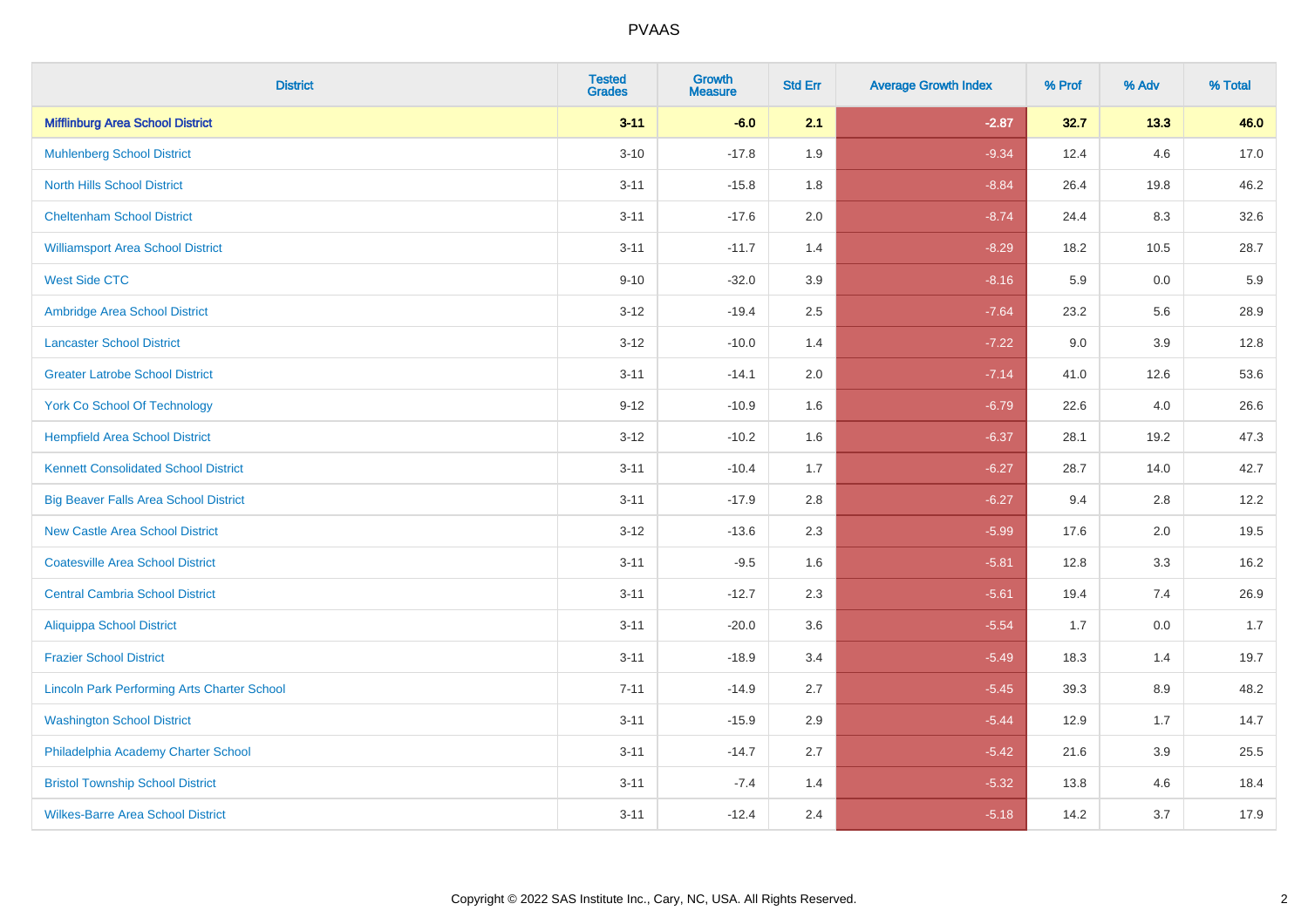| <b>District</b>                                   | <b>Tested</b><br><b>Grades</b> | <b>Growth</b><br><b>Measure</b> | <b>Std Err</b> | <b>Average Growth Index</b> | % Prof | % Adv   | % Total  |
|---------------------------------------------------|--------------------------------|---------------------------------|----------------|-----------------------------|--------|---------|----------|
| <b>Mifflinburg Area School District</b>           | $3 - 11$                       | $-6.0$                          | 2.1            | $-2.87$                     | 32.7   | 13.3    | 46.0     |
| <b>East Lycoming School District</b>              | $3 - 11$                       | $-10.9$                         | 2.1            | $-5.08$                     | 22.5   | $8.2\,$ | $30.8\,$ |
| Meyersdale Area School District                   | $3 - 11$                       | $-16.1$                         | 3.3            | $-4.94$                     | 20.3   | 5.8     | 26.1     |
| <b>Trinity Area School District</b>               | $3 - 11$                       | $-8.7$                          | 1.8            | $-4.87$                     | 20.9   | 9.8     | 30.8     |
| <b>Executive Education Academy Charter School</b> | $3 - 10$                       | $-14.6$                         | 3.0            | $-4.81$                     | 8.5    | 1.2     | 9.8      |
| <b>Chartiers-Houston School District</b>          | $3 - 10$                       | $-16.5$                         | 3.5            | $-4.79$                     | 26.3   | 6.6     | 32.9     |
| <b>West Mifflin Area School District</b>          | $3 - 12$                       | $-11.9$                         | 2.5            | $-4.77$                     | 15.9   | 4.0     | 19.9     |
| Lehigh Valley Charter High School For The Arts    | $9 - 10$                       | $-11.8$                         | 2.5            | $-4.76$                     | 28.9   | 5.7     | 34.6     |
| <b>Girard School District</b>                     | $3 - 11$                       | $-12.3$                         | 2.6            | $-4.76$                     | 29.7   | 18.9    | 48.6     |
| <b>Neshannock Township School District</b>        | $3 - 10$                       | $-12.5$                         | 2.7            | $-4.73$                     | 29.0   | 13.0    | 42.0     |
| <b>Fannett-Metal School District</b>              | $3 - 11$                       | $-22.3$                         | 4.8            | $-4.65$                     | 16.4   | 6.6     | 23.0     |
| <b>Derry Area School District</b>                 | $3 - 11$                       | $-11.8$                         | 2.6            | $-4.53$                     | 34.8   | 6.1     | 40.9     |
| <b>Northwestern School District</b>               | $3 - 11$                       | $-14.6$                         | 3.2            | $-4.51$                     | 32.5   | 13.7    | 46.2     |
| <b>Dunmore School District</b>                    | $3 - 11$                       | $-12.2$                         | 2.7            | $-4.51$                     | 15.0   | 5.3     | 20.4     |
| <b>Hanover Public School District</b>             | $3 - 11$                       | $-12.4$                         | 2.7            | $-4.50$                     | 22.7   | 6.2     | 28.9     |
| Jim Thorpe Area School District                   | $3 - 11$                       | $-10.9$                         | 2.4            | $-4.48$                     | 19.5   | $6.0\,$ | 25.5     |
| <b>Greenville Area School District</b>            | $3 - 11$                       | $-13.2$                         | 3.0            | $-4.45$                     | 32.1   | 4.6     | 36.7     |
| <b>Chambersburg Area School District</b>          | $3 - 11$                       | $-5.6$                          | 1.3            | $-4.42$                     | 24.2   | 15.2    | 39.4     |
| <b>General Mclane School District</b>             | $3 - 11$                       | $-10.7$                         | 2.4            | $-4.40$                     | 34.0   | 15.6    | 49.6     |
| <b>Big Spring School District</b>                 | $3 - 11$                       | $-9.8$                          | 2.3            | $-4.32$                     | 23.6   | 12.9    | 36.5     |
| <b>Interboro School District</b>                  | $3 - 12$                       | $-8.4$                          | 2.0            | $-4.27$                     | 27.6   | 6.4     | 34.1     |
| <b>Central Dauphin School District</b>            | $3 - 11$                       | $-5.2$                          | 1.2            | $-4.24$                     | 29.3   | 8.7     | 38.0     |
| <b>Chartiers Valley School District</b>           | $3 - 11$                       | $-9.1$                          | 2.1            | $-4.23$                     | 20.7   | 17.4    | 38.0     |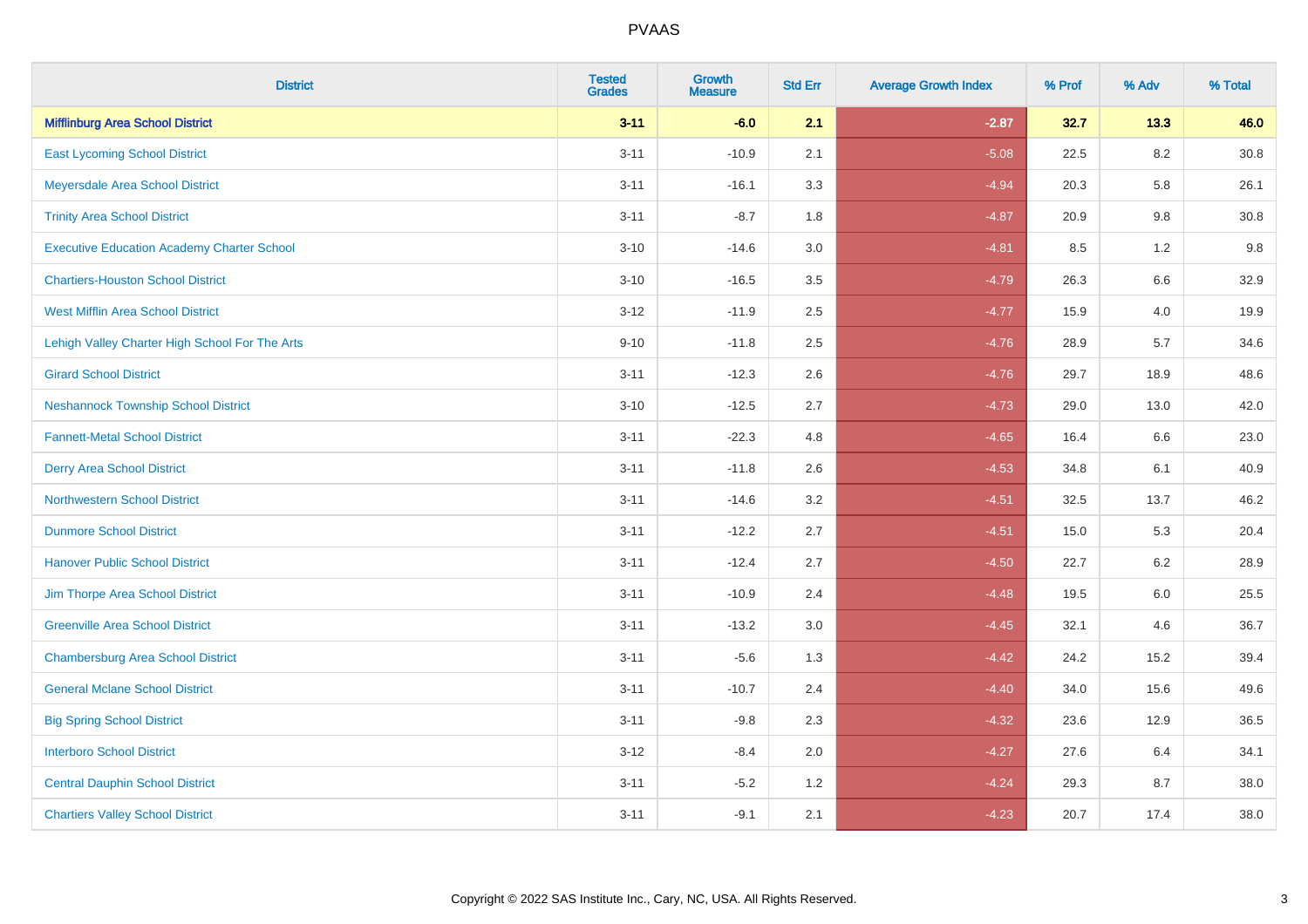| <b>District</b>                               | <b>Tested</b><br><b>Grades</b> | <b>Growth</b><br><b>Measure</b> | <b>Std Err</b> | <b>Average Growth Index</b> | % Prof | % Adv | % Total |
|-----------------------------------------------|--------------------------------|---------------------------------|----------------|-----------------------------|--------|-------|---------|
| <b>Mifflinburg Area School District</b>       | $3 - 11$                       | $-6.0$                          | 2.1            | $-2.87$                     | 32.7   | 13.3  | 46.0    |
| <b>Central Fulton School District</b>         | $3 - 11$                       | $-13.3$                         | 3.2            | $-4.20$                     | 18.1   | 9.7   | 27.8    |
| <b>Williamsburg Community School District</b> | $3 - 11$                       | $-16.9$                         | 4.1            | $-4.14$                     | 22.4   | 0.0   | 22.4    |
| <b>Panther Valley School District</b>         | $3 - 12$                       | $-13.3$                         | 3.2            | $-4.10$                     | 31.5   | 4.1   | 35.6    |
| <b>Moniteau School District</b>               | $3 - 11$                       | $-11.8$                         | 2.9            | $-4.07$                     | 22.6   | 5.0   | 27.6    |
| <b>Mid Valley School District</b>             | $3 - 10$                       | $-11.1$                         | 2.7            | $-4.07$                     | 28.3   | 8.1   | 36.4    |
| <b>Mcguffey School District</b>               | $3 - 11$                       | $-12.1$                         | 3.0            | $-4.06$                     | 12.8   | 5.9   | 18.6    |
| <b>Southmoreland School District</b>          | $3 - 11$                       | $-12.5$                         | 3.1            | $-4.04$                     | 33.3   | 15.5  | 48.8    |
| <b>Milton Area School District</b>            | $3 - 11$                       | $-10.1$                         | 2.5            | $-4.04$                     | 23.0   | 11.3  | 34.2    |
| <b>Scranton School District</b>               | $3 - 12$                       | $-10.1$                         | 2.5            | $-4.04$                     | 20.0   | 7.7   | 27.7    |
| <b>Deer Lakes School District</b>             | $3 - 11$                       | $-10.0$                         | 2.5            | $-4.02$                     | 27.7   | 9.9   | 37.6    |
| <b>Ellwood City Area School District</b>      | $3 - 11$                       | $-12.5$                         | 3.1            | $-4.00$                     | 26.7   | 8.7   | 35.4    |
| <b>Plum Borough School District</b>           | $3 - 11$                       | $-9.4$                          | 2.4            | $-3.98$                     | 32.9   | 27.4  | 60.4    |
| <b>Windber Area School District</b>           | $3 - 11$                       | $-11.9$                         | 3.0            | $-3.94$                     | 41.0   | 10.3  | 51.3    |
| <b>Tussey Mountain School District</b>        | $3 - 12$                       | $-13.0$                         | 3.3            | $-3.93$                     | 11.1   | 3.2   | 14.3    |
| <b>Bethlehem Area School District</b>         | $3 - 11$                       | $-4.5$                          | 1.1            | $-3.91$                     | 20.4   | 11.3  | 31.7    |
| <b>Tacony Academy Charter School</b>          | $3 - 11$                       | $-12.9$                         | 3.3            | $-3.90$                     | 8.6    | 1.4   | 10.0    |
| <b>Grove City Area School District</b>        | $3 - 12$                       | $-8.8$                          | 2.3            | $-3.89$                     | 25.6   | 16.4  | 42.0    |
| <b>Pittston Area School District</b>          | $3 - 11$                       | $-8.2$                          | 2.2            | $-3.75$                     | 26.7   | 14.8  | 41.5    |
| <b>Mohawk Area School District</b>            | $3 - 11$                       | $-10.5$                         | 2.8            | $-3.75$                     | 35.1   | 10.6  | 45.7    |
| Jefferson County-Dubois AVTS                  | $9 - 11$                       | $-11.7$                         | 3.1            | $-3.72$                     | 17.6   | 2.8   | 20.4    |
| <b>Shade-Central City School District</b>     | $3 - 11$                       | $-14.6$                         | 4.0            | $-3.68$                     | 9.6    | 0.0   | 9.6     |
| <b>Old Forge School District</b>              | $3 - 12$                       | $-11.3$                         | 3.1            | $-3.62$                     | 28.6   | 13.2  | 41.8    |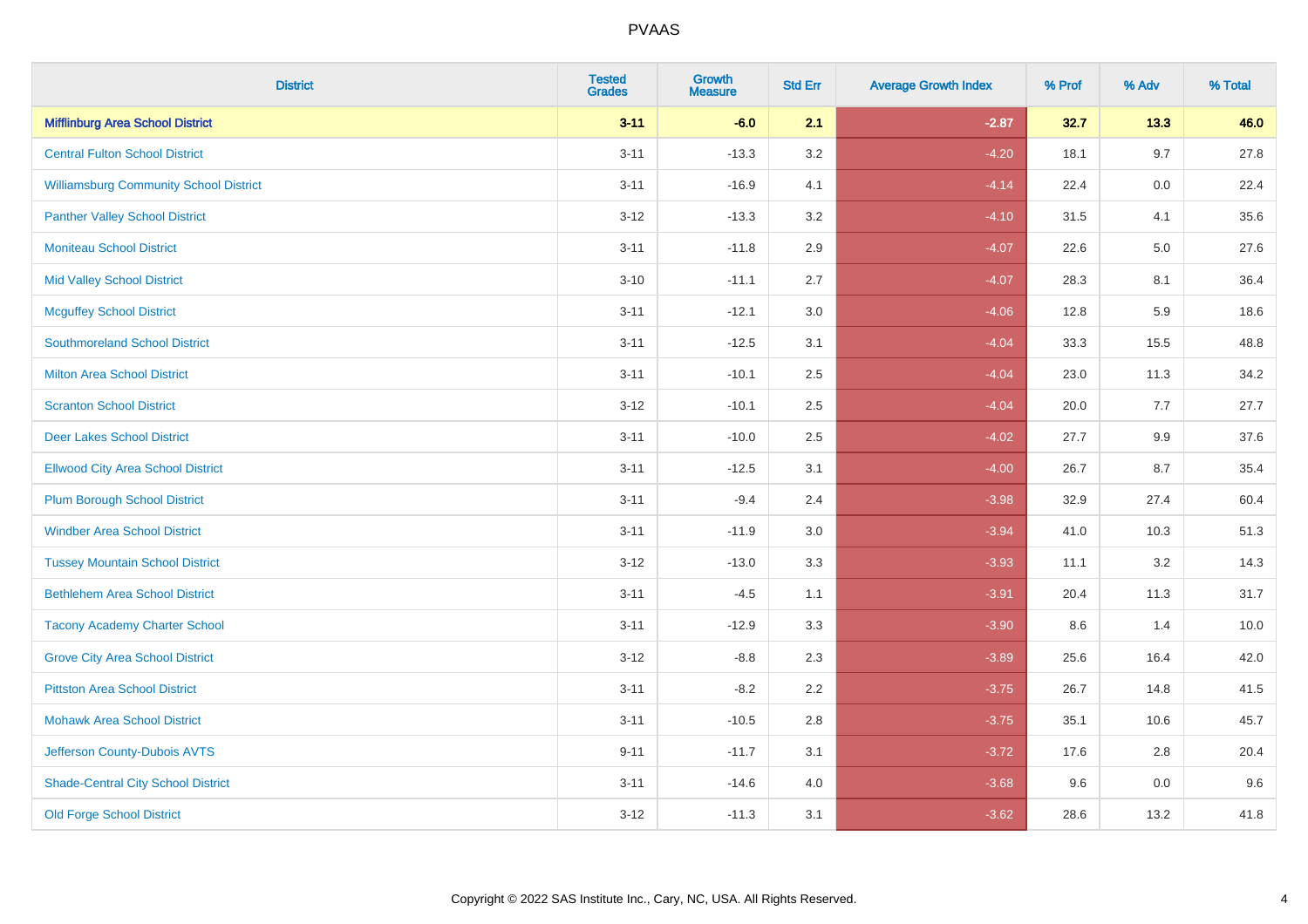| <b>District</b>                           | <b>Tested</b><br><b>Grades</b> | <b>Growth</b><br><b>Measure</b> | <b>Std Err</b> | <b>Average Growth Index</b> | % Prof | % Adv | % Total |
|-------------------------------------------|--------------------------------|---------------------------------|----------------|-----------------------------|--------|-------|---------|
| <b>Mifflinburg Area School District</b>   | $3 - 11$                       | $-6.0$                          | 2.1            | $-2.87$                     | 32.7   | 13.3  | 46.0    |
| <b>West York Area School District</b>     | $3 - 12$                       | $-9.8$                          | 2.7            | $-3.57$                     | 21.9   | 10.9  | 32.8    |
| Morrisville Borough School District       | $3 - 11$                       | $-13.1$                         | 3.7            | $-3.52$                     | 4.9    | 1.6   | 6.6     |
| Mechanicsburg Area School District        | $3 - 11$                       | $-5.7$                          | 1.6            | $-3.48$                     | 35.1   | 16.0  | 51.2    |
| <b>South Park School District</b>         | $3 - 11$                       | $-8.8$                          | 2.5            | $-3.46$                     | 28.1   | 17.0  | 45.2    |
| <b>Burgettstown Area School District</b>  | $3 - 11$                       | $-11.2$                         | 3.2            | $-3.46$                     | 16.0   | 2.7   | 18.7    |
| <b>Ligonier Valley School District</b>    | $3 - 11$                       | $-10.8$                         | 3.1            | $-3.43$                     | 34.1   | 5.8   | 39.9    |
| <b>Shikellamy School District</b>         | $3 - 10$                       | $-8.3$                          | 2.4            | $-3.42$                     | 20.8   | 18.5  | 39.2    |
| <b>Mount Carmel Area School District</b>  | $3 - 11$                       | $-7.9$                          | 2.3            | $-3.38$                     | 18.2   | 4.4   | 22.6    |
| East Stroudsburg Area School District     | $3 - 11$                       | $-4.9$                          | 1.4            | $-3.38$                     | 22.7   | 12.5  | 35.2    |
| Lackawanna Trail School District          | $3 - 10$                       | $-11.0$                         | 3.3            | $-3.35$                     | 13.1   | 18.0  | 31.2    |
| <b>Riverview School District</b>          | $3 - 11$                       | $-13.0$                         | 4.0            | $-3.29$                     | 43.1   | 7.8   | 51.0    |
| Canon-Mcmillan School District            | $3 - 11$                       | $-5.0$                          | 1.5            | $-3.25$                     | 30.8   | 28.5  | 59.3    |
| <b>Somerset Area School District</b>      | $3 - 11$                       | $-7.6$                          | 2.4            | $-3.17$                     | 21.0   | 14.5  | 35.5    |
| <b>Parkland School District</b>           | $3 - 11$                       | $-3.7$                          | 1.2            | $-3.17$                     | 31.4   | 30.6  | 62.0    |
| <b>Montoursville Area School District</b> | $3 - 12$                       | $-8.4$                          | 2.6            | $-3.17$                     | 38.8   | 18.2  | 57.0    |
| <b>Keystone Oaks School District</b>      | $3 - 11$                       | $-7.2$                          | 2.3            | $-3.14$                     | 30.0   | 11.1  | 41.0    |
| <b>Wissahickon School District</b>        | $3 - 10$                       | $-5.3$                          | 1.7            | $-3.14$                     | 27.5   | 29.0  | 56.6    |
| <b>Hanover Area School District</b>       | $3 - 11$                       | $-14.7$                         | 4.7            | $-3.13$                     | 12.1   | 3.0   | 15.2    |
| <b>Erie City School District</b>          | $3 - 12$                       | $-4.5$                          | 1.4            | $-3.09$                     | 13.4   | 6.7   | 20.1    |
| Jefferson-Morgan School District          | $3 - 10$                       | $-12.0$                         | 3.9            | $-3.09$                     | 28.6   | 6.1   | 34.7    |
| California Area School District           | $3 - 10$                       | $-13.7$                         | 4.5            | $-3.06$                     | 41.7   | 16.7  | 58.3    |
| <b>Greensburg Salem School District</b>   | $3 - 11$                       | $-6.9$                          | 2.2            | $-3.06$                     | 30.3   | 13.3  | 43.6    |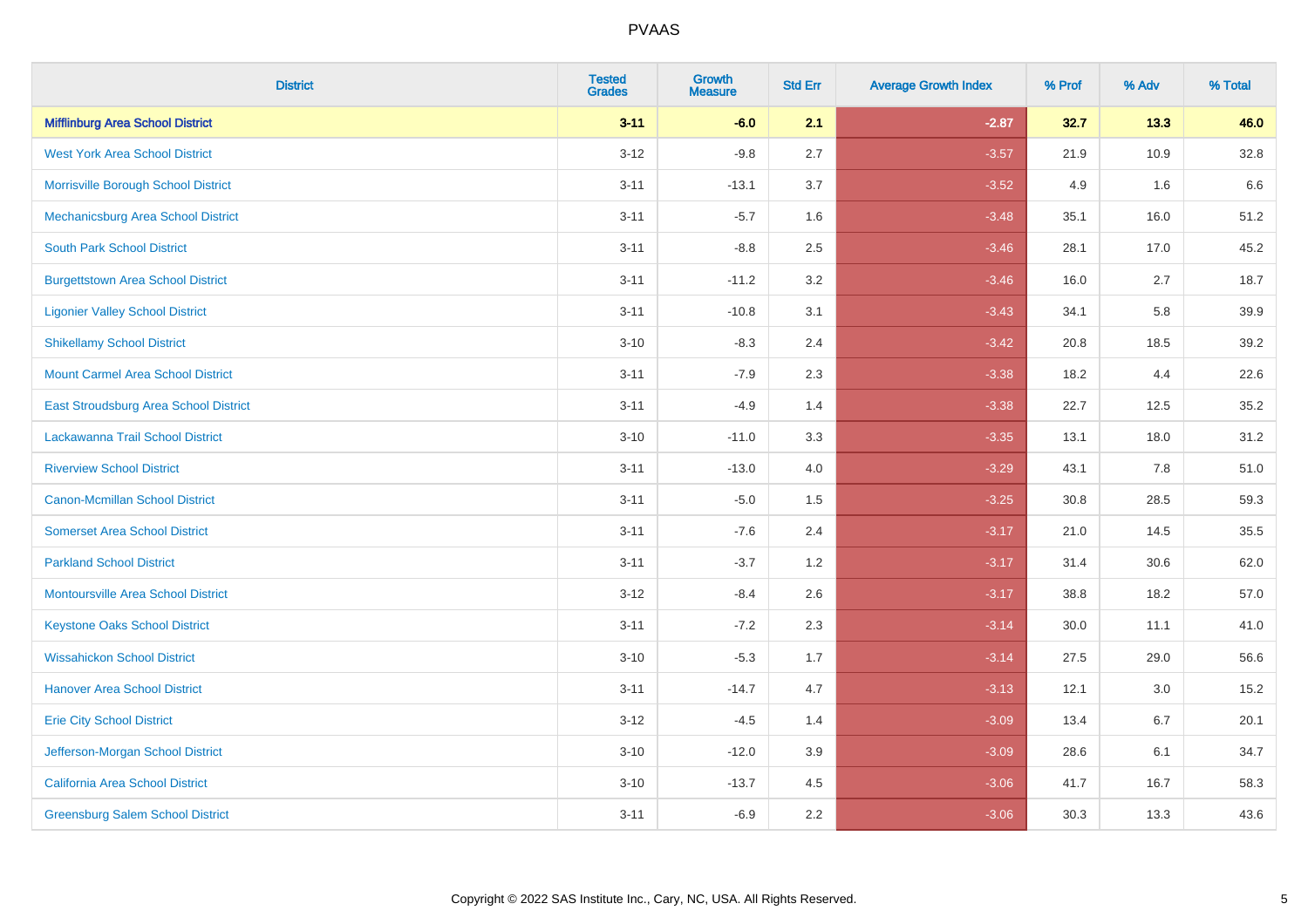| <b>District</b>                                | <b>Tested</b><br><b>Grades</b> | <b>Growth</b><br><b>Measure</b> | <b>Std Err</b> | <b>Average Growth Index</b> | % Prof | % Adv | % Total |
|------------------------------------------------|--------------------------------|---------------------------------|----------------|-----------------------------|--------|-------|---------|
| <b>Mifflinburg Area School District</b>        | $3 - 11$                       | $-6.0$                          | 2.1            | $-2.87$                     | 32.7   | 13.3  | 46.0    |
| Imhotep Institute Charter High School          | $9 - 11$                       | $-17.6$                         | 5.8            | $-3.03$                     | 15.4   | 0.0   | 15.4    |
| Boys Latin Of Philadelphia Charter School      | $6 - 12$                       | $-8.0$                          | 2.7            | $-3.02$                     | 1.4    | 0.0   | 1.4     |
| <b>Gettysburg Area School District</b>         | $3 - 11$                       | $-6.0$                          | 2.0            | $-3.02$                     | 28.8   | 19.6  | 48.5    |
| <b>Corry Area School District</b>              | $3 - 11$                       | $-6.8$                          | 2.3            | $-3.01$                     | 24.0   | 8.8   | 32.8    |
| <b>Carlisle Area School District</b>           | $3 - 11$                       | $-5.2$                          | 1.7            | $-2.99$                     | 28.0   | 19.3  | 47.3    |
| <b>Montour School District</b>                 | $3 - 11$                       | $-6.1$                          | 2.1            | $-2.95$                     | 31.8   | 23.6  | 55.3    |
| <b>Baldwin-Whitehall School District</b>       | $3 - 11$                       | $-5.5$                          | 1.9            | $-2.93$                     | 32.0   | 14.7  | 46.7    |
| <b>Carbon Career &amp; Technical Institute</b> | $9 - 11$                       | $-9.3$                          | 3.2            | $-2.92$                     | 19.6   | 2.2   | 21.7    |
| <b>Mifflinburg Area School District</b>        | $3 - 11$                       | $-6.0$                          | 2.1            | $-2.87$                     | 32.7   | 13.3  | 46.0    |
| <b>Berwick Area School District</b>            | $3 - 11$                       | $-6.9$                          | 2.4            | $-2.84$                     | 22.3   | 11.5  | 33.8    |
| Southern Columbia Area School District         | $3 - 11$                       | $-8.5$                          | 3.0            | $-2.83$                     | 30.5   | 12.8  | 43.3    |
| <b>Innovative Arts Academy Charter School</b>  | $6 - 11$                       | $-7.2$                          | 2.5            | $-2.83$                     | 2.0    | 0.0   | $2.0\,$ |
| <b>Quakertown Community School District</b>    | $3 - 12$                       | $-4.3$                          | 1.5            | $-2.79$                     | 33.8   | 20.1  | 53.8    |
| <b>Sharon City School District</b>             | $3 - 11$                       | $-6.5$                          | 2.3            | $-2.79$                     | 13.1   | 5.0   | 18.1    |
| <b>Pottsgrove School District</b>              | $3 - 11$                       | $-5.5$                          | 2.0            | $-2.78$                     | 28.6   | 10.3  | 38.8    |
| <b>Clarion-Limestone Area School District</b>  | $3 - 12$                       | $-10.0$                         | 3.6            | $-2.76$                     | 28.3   | 20.0  | 48.3    |
| Selinsgrove Area School District               | $3 - 12$                       | $-5.7$                          | 2.1            | $-2.74$                     | 25.4   | 13.9  | 39.2    |
| <b>Karns City Area School District</b>         | $3 - 11$                       | $-7.2$                          | 2.6            | $-2.71$                     | 26.4   | 20.8  | 47.2    |
| <b>Eastern York School District</b>            | $3 - 11$                       | $-6.2$                          | 2.3            | $-2.70$                     | 27.8   | 18.5  | 46.4    |
| La Academia Partnership Charter School         | $6 - 11$                       | $-15.5$                         | 5.7            | $-2.70$                     | 2.3    | 0.0   | 2.3     |
| <b>Governor Mifflin School District</b>        | $3 - 11$                       | $-4.4$                          | 1.6            | $-2.69$                     | 30.3   | 7.7   | 38.0    |
| <b>Avonworth School District</b>               | $3 - 10$                       | $-6.2$                          | 2.3            | $-2.68$                     | 35.9   | 14.1  | 50.0    |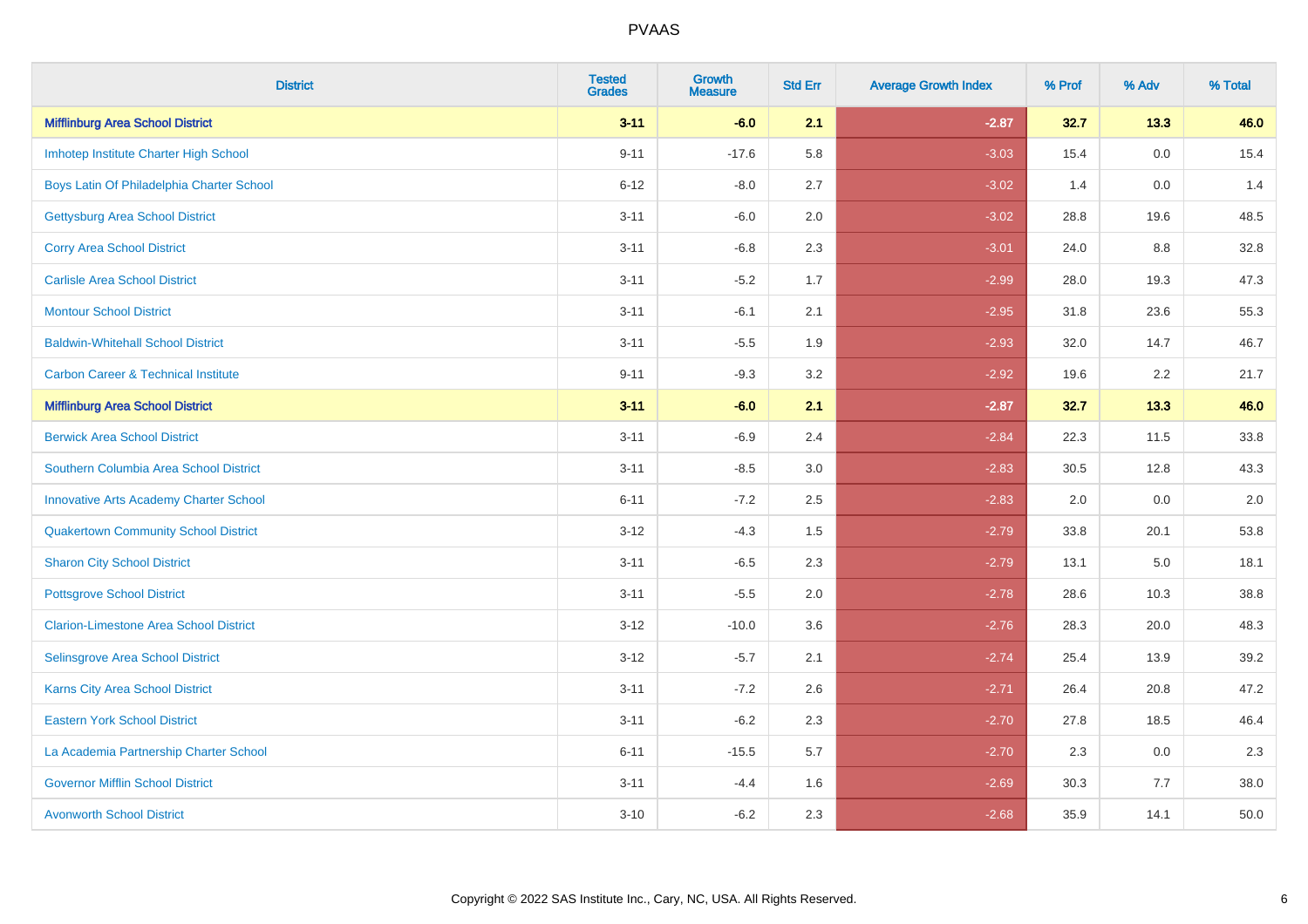| <b>District</b>                               | <b>Tested</b><br><b>Grades</b> | Growth<br><b>Measure</b> | <b>Std Err</b> | <b>Average Growth Index</b> | % Prof | % Adv   | % Total |
|-----------------------------------------------|--------------------------------|--------------------------|----------------|-----------------------------|--------|---------|---------|
| <b>Mifflinburg Area School District</b>       | $3 - 11$                       | $-6.0$                   | 2.1            | $-2.87$                     | 32.7   | 13.3    | 46.0    |
| <b>Lawrence County CTC</b>                    | $10 - 11$                      | $-9.8$                   | 3.7            | $-2.68$                     | 7.3    | $0.0\,$ | 7.3     |
| <b>Blairsville-Saltsburg School District</b>  | $3 - 11$                       | $-7.5$                   | 2.8            | $-2.67$                     | 20.1   | 8.2     | 28.3    |
| <b>Connellsville Area School District</b>     | $3 - 11$                       | $-5.3$                   | 2.0            | $-2.67$                     | 24.2   | $5.0\,$ | 29.1    |
| <b>Turkeyfoot Valley Area School District</b> | $3 - 12$                       | $-15.4$                  | 5.8            | $-2.66$                     | 3.8    | 3.8     | 7.6     |
| <b>Richland School District</b>               | $3 - 11$                       | $-6.9$                   | 2.6            | $-2.63$                     | 40.1   | 20.9    | 61.0    |
| <b>Bethel Park School District</b>            | $3 - 11$                       | $-4.4$                   | 1.7            | $-2.62$                     | 40.1   | 27.3    | 67.4    |
| <b>Union City Area School District</b>        | $3 - 12$                       | $-8.7$                   | 3.3            | $-2.59$                     | 29.7   | 10.9    | 40.6    |
| <b>Greater Nanticoke Area School District</b> | $3 - 12$                       | $-6.8$                   | 2.6            | $-2.58$                     | 15.2   | 8.9     | 24.1    |
| Catasauqua Area School District               | $3 - 12$                       | $-7.3$                   | 2.8            | $-2.58$                     | 27.1   | 11.2    | 38.3    |
| <b>Antietam School District</b>               | $3 - 10$                       | $-9.5$                   | 3.7            | $-2.57$                     | 20.9   | 1.5     | 22.4    |
| <b>Columbia-Montour AVTS</b>                  | $9 - 10$                       | $-7.1$                   | 2.8            | $-2.52$                     | 19.5   | 3.2     | 22.7    |
| Perseus House Charter School Of Excellence    | $6 - 11$                       | $-6.4$                   | 2.6            | $-2.50$                     | 0.9    | 0.0     | 0.9     |
| Pocono Mountain School District               | $3 - 12$                       | $-4.3$                   | 1.8            | $-2.43$                     | 35.5   | 17.1    | 52.6    |
| <b>Forbes Road School District</b>            | $3 - 11$                       | $-11.5$                  | 4.7            | $-2.43$                     | 23.1   | 10.3    | 33.3    |
| <b>Redbank Valley School District</b>         | $3 - 11$                       | $-7.5$                   | 3.1            | $-2.41$                     | 12.4   | 10.6    | 23.1    |
| <b>Wyoming Valley West School District</b>    | $3 - 11$                       | $-5.5$                   | 2.3            | $-2.38$                     | 22.2   | 9.2     | 31.4    |
| <b>Mount Pleasant Area School District</b>    | $3 - 11$                       | $-5.4$                   | 2.3            | $-2.37$                     | 33.3   | 8.7     | 42.0    |
| <b>Pottsville Area School District</b>        | $3 - 12$                       | $-4.9$                   | 2.1            | $-2.36$                     | 21.8   | 7.9     | 29.6    |
| <b>Octorara Area School District</b>          | $3 - 11$                       | $-7.5$                   | 3.2            | $-2.35$                     | 26.1   | 17.0    | 43.2    |
| <b>City CHS</b>                               | $10 - 11$                      | $-5.6$                   | 2.4            | $-2.34$                     | 15.9   | 1.5     | 17.4    |
| <b>Jamestown Area School District</b>         | $3 - 11$                       | $-9.5$                   | 4.1            | $-2.33$                     | 41.5   | 4.9     | 46.3    |
| <b>Riverside School District</b>              | $3 - 11$                       | $-6.2$                   | 2.7            | $-2.33$                     | 20.8   | 17.0    | 37.7    |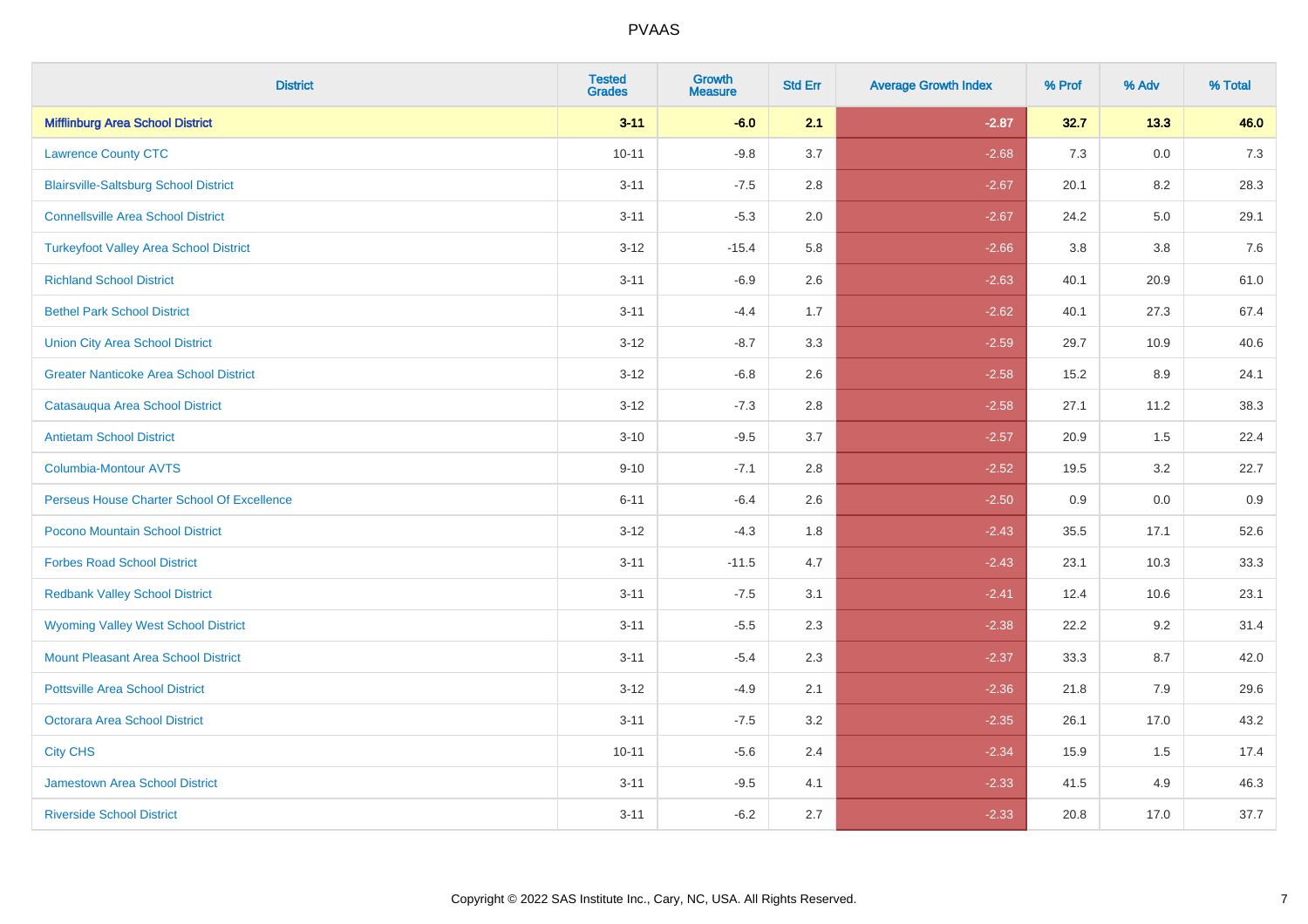| <b>District</b>                                                       | <b>Tested</b><br><b>Grades</b> | <b>Growth</b><br><b>Measure</b> | <b>Std Err</b> | <b>Average Growth Index</b> | % Prof | % Adv   | % Total |
|-----------------------------------------------------------------------|--------------------------------|---------------------------------|----------------|-----------------------------|--------|---------|---------|
| <b>Mifflinburg Area School District</b>                               | $3 - 11$                       | $-6.0$                          | 2.1            | $-2.87$                     | 32.7   | 13.3    | 46.0    |
| <b>Commodore Perry School District</b>                                | $3 - 11$                       | $-10.4$                         | 4.5            | $-2.30$                     | 29.4   | 5.9     | 35.3    |
| <b>Carmichaels Area School District</b>                               | $3 - 10$                       | $-7.0$                          | 3.1            | $-2.30$                     | 17.8   | 9.6     | 27.4    |
| <b>Susquenita School District</b>                                     | $3 - 11$                       | $-5.9$                          | 2.6            | $-2.28$                     | 30.6   | 13.9    | 44.4    |
| <b>Achievement House Charter School</b>                               | $7 - 11$                       | $-8.2$                          | 3.6            | $-2.28$                     | 16.7   | 2.8     | 19.4    |
| <b>Owen J Roberts School District</b>                                 | $3 - 11$                       | $-3.5$                          | 1.5            | $-2.27$                     | 36.8   | 24.4    | 61.2    |
| <b>Yough School District</b>                                          | $3 - 10$                       | $-6.2$                          | 2.7            | $-2.27$                     | 28.9   | $8.8\,$ | 37.7    |
| <b>Elizabeth Forward School District</b>                              | $3 - 11$                       | $-5.5$                          | 2.5            | $-2.25$                     | 32.2   | 12.8    | 45.0    |
| <b>Wyoming Area School District</b>                                   | $3 - 10$                       | $-5.5$                          | 2.5            | $-2.21$                     | 32.0   | 9.6     | 41.6    |
| <b>Western Beaver County School District</b>                          | $3 - 11$                       | $-9.3$                          | 4.2            | $-2.20$                     | 45.1   | 3.9     | 49.0    |
| North Schuylkill School District                                      | $3 - 11$                       | $-4.7$                          | 2.2            | $-2.16$                     | 20.2   | 11.7    | 31.9    |
| <b>Elk Lake School District</b>                                       | $3 - 11$                       | $-6.1$                          | 2.9            | $-2.12$                     | 26.3   | 11.6    | 37.9    |
| <b>West Middlesex Area School District</b>                            | $3 - 10$                       | $-7.4$                          | $3.5\,$        | $-2.11$                     | 32.0   | 9.6     | 41.6    |
| <b>Cambria Heights School District</b>                                | $3 - 10$                       | $-6.2$                          | 2.9            | $-2.11$                     | 25.0   | 13.0    | 38.0    |
| <b>East Allegheny School District</b>                                 | $3 - 11$                       | $-6.4$                          | 3.0            | $-2.11$                     | 21.0   | 7.4     | 28.4    |
| <b>Mastery Charter School - Gratz Campus</b>                          | $7 - 10$                       | $-9.5$                          | 4.6            | $-2.09$                     | 0.0    | 3.4     | 3.4     |
| <b>Wellsboro Area School District</b>                                 | $3 - 11$                       | $-6.3$                          | 3.0            | $-2.08$                     | 24.4   | 13.4    | 37.8    |
| <b>West Greene School District</b>                                    | $3 - 11$                       | $-8.1$                          | 3.9            | $-2.08$                     | 31.0   | 11.9    | 42.9    |
| <b>Boyertown Area School District</b>                                 | $3 - 11$                       | $-2.9$                          | 1.4            | $-2.06$                     | 30.8   | 22.6    | 53.4    |
| <b>Freedom Area School District</b>                                   | $3 - 11$                       | $-6.3$                          | 3.1            | $-2.04$                     | 22.9   | 8.4     | 31.3    |
| <b>Riverside Beaver County School District</b>                        | $3 - 11$                       | $-5.5$                          | 2.7            | $-2.03$                     | 35.8   | 23.2    | 59.0    |
| Preparatory Charter School Of Mathematics, Science, Tech, And Careers | $9 - 10$                       | $-5.1$                          | 2.5            | $-2.03$                     | 6.3    | 1.4     | 7.7     |
| <b>Bristol Borough School District</b>                                | $3 - 12$                       | $-5.9$                          | 2.9            | $-2.00$                     | 27.8   | 3.3     | 31.1    |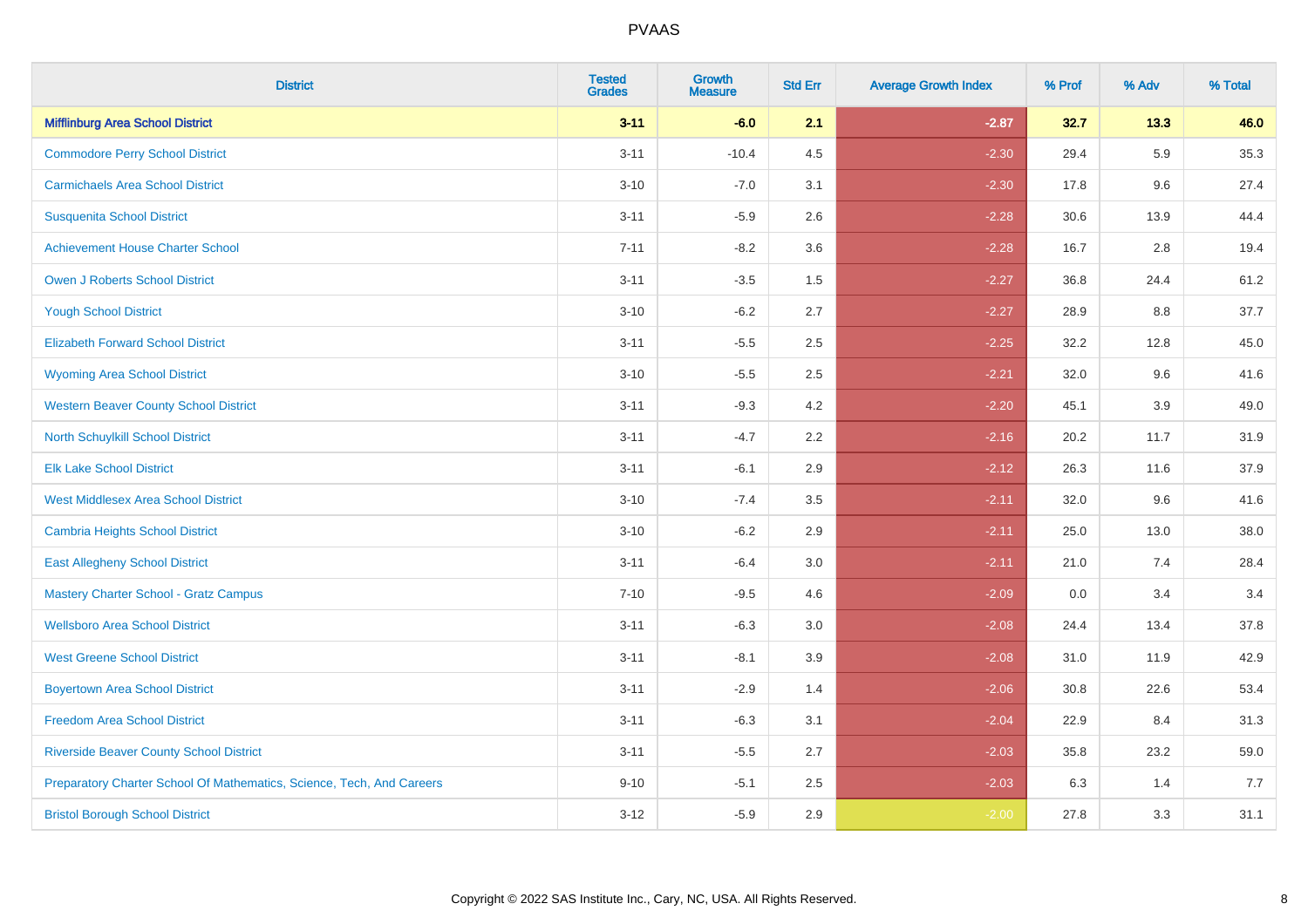| <b>District</b>                                        | <b>Tested</b><br><b>Grades</b> | <b>Growth</b><br><b>Measure</b> | <b>Std Err</b> | <b>Average Growth Index</b> | % Prof | % Adv | % Total |
|--------------------------------------------------------|--------------------------------|---------------------------------|----------------|-----------------------------|--------|-------|---------|
| <b>Mifflinburg Area School District</b>                | $3 - 11$                       | $-6.0$                          | 2.1            | $-2.87$                     | 32.7   | 13.3  | 46.0    |
| Lincoln Leadership Academy Charter School              | $3 - 12$                       | $-7.4$                          | 3.7            | $-1.99$                     | 6.4    | 2.1   | 8.5     |
| <b>Sto-Rox School District</b>                         | $3 - 10$                       | $-7.0$                          | 3.5            | $-1.99$                     | 3.2    | 0.0   | 3.2     |
| <b>Kiski Area School District</b>                      | $3 - 11$                       | $-4.0$                          | 2.0            | $-1.99$                     | 23.1   | 18.2  | 41.3    |
| <b>Titusville Area School District</b>                 | $3 - 11$                       | $-5.0$                          | 2.5            | $-1.98$                     | 26.5   | 6.8   | 33.3    |
| Lehigh Valley Academy Regional Charter School          | $3 - 11$                       | $-5.9$                          | 3.0            | $-1.98$                     | 20.0   | 7.7   | 27.7    |
| <b>North East School District</b>                      | $3 - 11$                       | $-5.3$                          | 2.7            | $-1.97$                     | 31.7   | 24.8  | 56.4    |
| Schuylkill Haven Area School District                  | $3 - 11$                       | $-5.3$                          | 2.7            | $-1.96$                     | 22.2   | 11.6  | 33.8    |
| <b>Southern Lehigh School District</b>                 | $3 - 11$                       | $-4.1$                          | 2.1            | $-1.94$                     | 39.3   | 28.0  | 67.2    |
| <b>Millersburg Area School District</b>                | $3 - 11$                       | $-6.6$                          | 3.4            | $-1.92$                     | 24.1   | 10.3  | 34.5    |
| <b>Jenkintown School District</b>                      | $3 - 11$                       | $-7.9$                          | 4.1            | $-1.92$                     | 34.1   | 27.3  | 61.4    |
| <b>Chester Charter Scholars Academy Charter School</b> | $3 - 12$                       | $-6.2$                          | 3.3            | $-1.88$                     | 2.2    | 0.0   | 2.2     |
| Penn Cambria School District                           | $3 - 11$                       | $-4.5$                          | 2.4            | $-1.86$                     | 27.3   | 15.8  | 43.2    |
| <b>Montgomery Area School District</b>                 | $3 - 11$                       | $-5.8$                          | 3.2            | $-1.83$                     | 25.0   | 11.5  | 36.5    |
| <b>West Chester Area School District</b>               | $3 - 11$                       | $-2.1$                          | 1.2            | $-1.83$                     | 36.4   | 23.2  | 59.6    |
| <b>Westinghouse Arts Academy Charter School</b>        | $9 - 10$                       | $-6.0$                          | 3.3            | $-1.81$                     | 20.2   | 8.9   | 29.1    |
| <b>Pleasant Valley School District</b>                 | $3 - 11$                       | $-3.3$                          | 1.8            | $-1.80$                     | 28.5   | 10.4  | 39.0    |
| New Kensington-Arnold School District                  | $3 - 11$                       | $-5.8$                          | 3.2            | $-1.80$                     | 10.8   | 1.2   | 12.0    |
| Renaissance Academy Charter School                     | $3 - 11$                       | $-5.6$                          | 3.1            | $-1.79$                     | 28.4   | 18.5  | 46.9    |
| <b>Oxford Area School District</b>                     | $3 - 11$                       | $-3.1$                          | 1.8            | $-1.77$                     | 27.5   | 14.5  | 42.0    |
| Southern Huntingdon County School District             | $3 - 11$                       | $-5.9$                          | 3.4            | $-1.76$                     | 32.8   | 4.9   | 37.7    |
| <b>Union Area School District</b>                      | $3 - 11$                       | $-6.5$                          | 3.8            | $-1.70$                     | 30.6   | 12.2  | 42.9    |
| <b>Twin Valley School District</b>                     | $3 - 12$                       | $-3.2$                          | 1.9            | $-1.68$                     | 38.8   | 19.8  | 58.6    |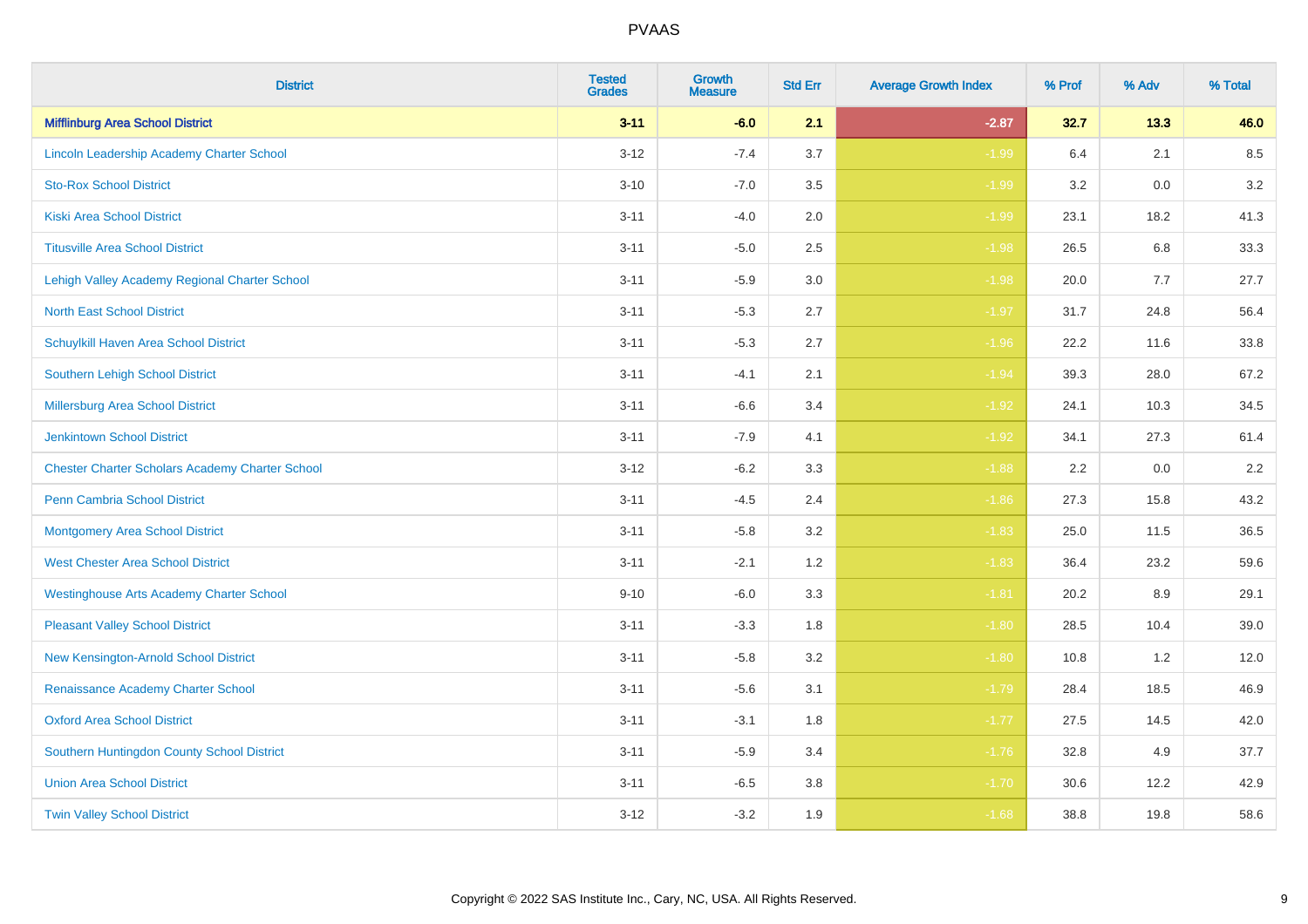| <b>District</b>                                   | <b>Tested</b><br><b>Grades</b> | <b>Growth</b><br><b>Measure</b> | <b>Std Err</b> | <b>Average Growth Index</b> | % Prof | % Adv | % Total |
|---------------------------------------------------|--------------------------------|---------------------------------|----------------|-----------------------------|--------|-------|---------|
| <b>Mifflinburg Area School District</b>           | $3 - 11$                       | $-6.0$                          | 2.1            | $-2.87$                     | 32.7   | 13.3  | 46.0    |
| <b>Dauphin County Technical School</b>            | $9 - 11$                       | $-3.9$                          | 2.3            | $-1.67$                     | 18.3   | 11.1  | 29.3    |
| <b>Environmental Charter School At Frick Park</b> | $3-9$                          | $-6.2$                          | 3.7            | $-1.67$                     | 25.9   | 3.4   | 29.3    |
| <b>Woodland Hills School District</b>             | $3 - 12$                       | $-4.2$                          | 2.5            | $-1.66$                     | 10.1   | 1.4   | 11.5    |
| Hatboro-Horsham School District                   | $3 - 11$                       | $-2.7$                          | 1.6            | $-1.65$                     | 27.9   | 17.9  | 45.8    |
| <b>Steelton-Highspire School District</b>         | $3 - 11$                       | $-5.3$                          | 3.2            | $-1.65$                     | 13.9   | 0.0   | 13.9    |
| <b>Hollidaysburg Area School District</b>         | $3 - 11$                       | $-2.7$                          | 1.6            | $-1.64$                     | 32.6   | 15.2  | 47.8    |
| <b>Laurel Highlands School District</b>           | $3 - 11$                       | $-3.8$                          | 2.3            | $-1.63$                     | 20.9   | 14.6  | 35.4    |
| Insight PA Cyber Charter School                   | $3 - 11$                       | $-9.4$                          | 5.8            | $-1.62$                     | 25.6   | 4.6   | 30.2    |
| <b>Slippery Rock Area School District</b>         | $3 - 11$                       | $-3.8$                          | 2.5            | $-1.56$                     | 30.8   | 21.9  | 52.7    |
| <b>Charleroi School District</b>                  | $3 - 11$                       | $-4.3$                          | 2.7            | $-1.55$                     | 22.2   | 15.9  | 38.1    |
| <b>Shanksville-Stonycreek School District</b>     | $3 - 10$                       | $-8.6$                          | 5.5            | $-1.55$                     | 17.6   | 23.5  | 41.2    |
| <b>Conemaugh Valley School District</b>           | $3 - 12$                       | $-6.3$                          | 4.1            | $-1.54$                     | 23.7   | 5.1   | 28.8    |
| <b>Nazareth Area School District</b>              | $3 - 11$                       | $-2.5$                          | 1.7            | $-1.53$                     | 29.2   | 24.6  | 53.8    |
| <b>Ridgway Area School District</b>               | $3 - 11$                       | $-6.1$                          | 4.0            | $-1.53$                     | 42.2   | 15.6  | 57.8    |
| <b>Universal Audenried Charter School</b>         | $9 - 11$                       | $-3.8$                          | 2.5            | $-1.53$                     | 3.0    | 0.5   | 3.5     |
| <b>Towanda Area School District</b>               | $3 - 11$                       | $-4.0$                          | 2.6            | $-1.52$                     | 24.8   | 9.9   | 34.8    |
| <b>Crestwood School District</b>                  | $3 - 11$                       | $-3.4$                          | 2.2            | $-1.52$                     | 33.1   | 21.7  | 54.9    |
| <b>Troy Area School District</b>                  | $3 - 10$                       | $-4.7$                          | 3.2            | $-1.46$                     | 22.8   | 16.5  | 39.2    |
| Salisbury-Elk Lick School District                | $3 - 11$                       | $-8.4$                          | 5.8            | $-1.45$                     | 33.3   | 5.6   | 38.9    |
| <b>Greater Johnstown School District</b>          | $3 - 11$                       | $-3.5$                          | 2.4            | $-1.45$                     | 10.3   | 1.3   | 11.5    |
| <b>Rochester Area School District</b>             | $3 - 11$                       | $-5.7$                          | 3.9            | $-1.45$                     | 14.9   | 2.1   | 17.0    |
| <b>Middletown Area School District</b>            | $3 - 11$                       | $-3.4$                          | 2.4            | $-1.44$                     | 34.3   | 15.2  | 49.4    |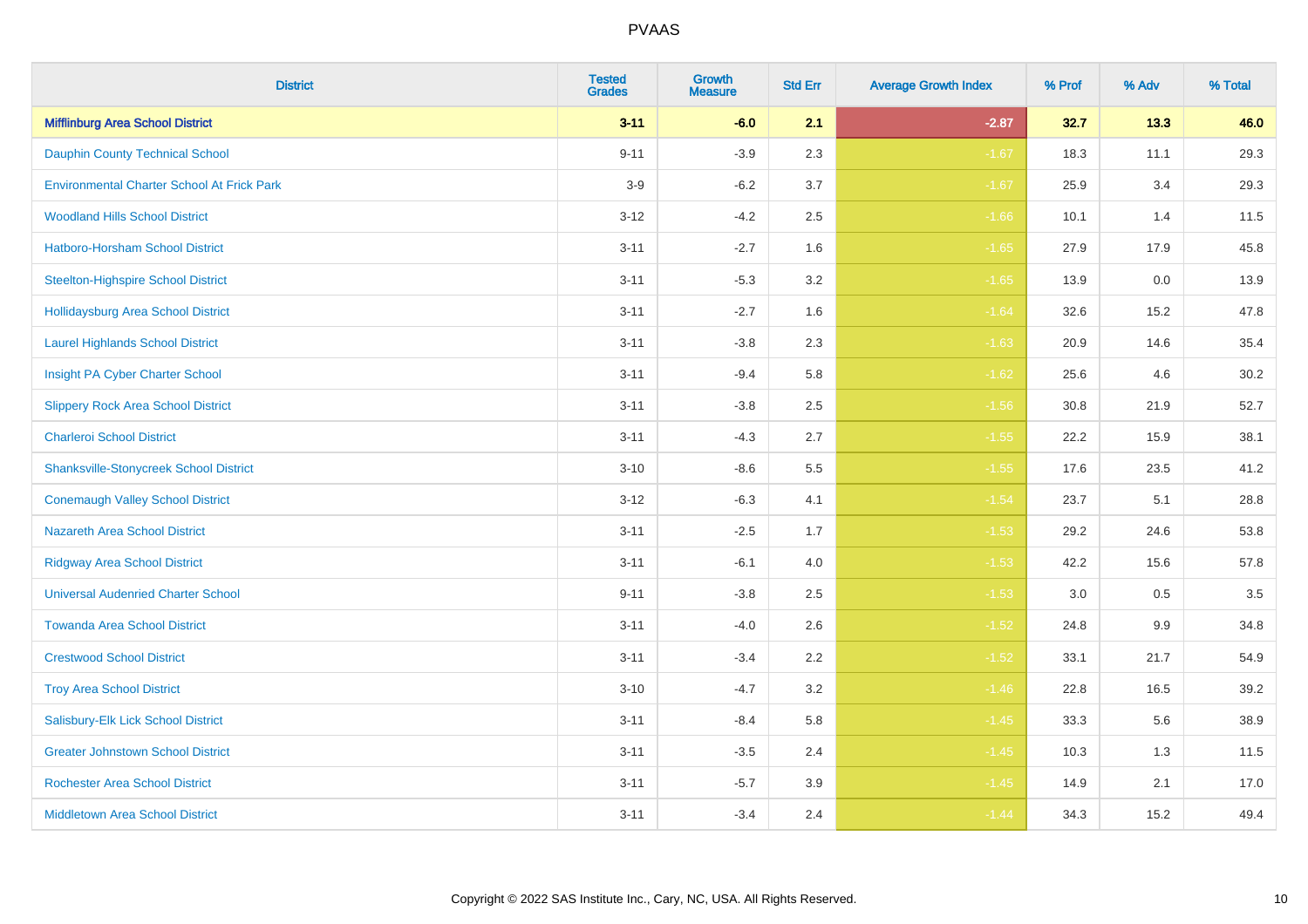| <b>District</b>                                 | <b>Tested</b><br><b>Grades</b> | <b>Growth</b><br><b>Measure</b> | <b>Std Err</b> | <b>Average Growth Index</b> | % Prof | % Adv | % Total |
|-------------------------------------------------|--------------------------------|---------------------------------|----------------|-----------------------------|--------|-------|---------|
| <b>Mifflinburg Area School District</b>         | $3 - 11$                       | $-6.0$                          | 2.1            | $-2.87$                     | 32.7   | 13.3  | 46.0    |
| <b>Weatherly Area School District</b>           | $3 - 11$                       | $-5.8$                          | 4.0            | $-1.44$                     | 32.1   | 8.9   | 41.1    |
| <b>Franklin Area School District</b>            | $3 - 11$                       | $-3.7$                          | 2.6            | $-1.43$                     | 30.5   | 5.9   | 36.4    |
| <b>Chester-Upland School District</b>           | $3 - 11$                       | $-3.6$                          | 2.6            | $-1.38$                     | 1.6    | 0.0   | 1.6     |
| <b>Dubois Area School District</b>              | $3 - 11$                       | $-2.8$                          | 2.0            | $-1.37$                     | 35.5   | 19.0  | 54.6    |
| <b>Northeast Bradford School District</b>       | $3 - 10$                       | $-5.0$                          | 3.7            | $-1.35$                     | 30.6   | 4.8   | 35.5    |
| <b>Rose Tree Media School District</b>          | $3 - 10$                       | $-2.8$                          | 2.1            | $-1.33$                     | 35.2   | 29.6  | 64.8    |
| <b>Southern Fulton School District</b>          | $3 - 11$                       | $-5.1$                          | 4.0            | $-1.29$                     | 21.7   | 13.0  | 34.8    |
| <b>Shenandoah Valley School District</b>        | $3 - 11$                       | $-4.5$                          | 3.5            | $-1.29$                     | 14.3   | 0.0   | 14.3    |
| <b>Bucks County Technical High School</b>       | $9 - 10$                       | $-2.9$                          | $2.2\,$        | $-1.29$                     | 27.7   | 10.4  | 38.2    |
| <b>Keystone Education Center Charter School</b> | $3 - 12$                       | $-6.5$                          | 5.1            | $-1.28$                     | 0.0    | 0.0   | $0.0\,$ |
| <b>Springfield Township School District</b>     | $3 - 11$                       | $-3.9$                          | 3.1            | $-1.27$                     | 37.2   | 30.8  | 68.1    |
| <b>Propel Charter School-Homestead</b>          | $3 - 11$                       | $-5.0$                          | 3.9            | $-1.27$                     | 7.3    | 0.0   | 7.3     |
| <b>Millville Area School District</b>           | $3 - 12$                       | $-5.6$                          | 4.4            | $-1.26$                     | 31.4   | 11.4  | 42.9    |
| <b>Cornell School District</b>                  | $3 - 11$                       | $-5.5$                          | 4.6            | $-1.20$                     | 11.3   | 3.2   | 14.5    |
| <b>Susquehanna Community School District</b>    | $3 - 11$                       | $-4.5$                          | 3.8            | $-1.19$                     | 31.9   | 8.8   | 40.7    |
| <b>Shaler Area School District</b>              | $3 - 11$                       | $-2.1$                          | 1.8            | $-1.18$                     | 32.0   | 13.0  | 45.0    |
| <b>Beaver Area School District</b>              | $3 - 10$                       | $-3.0$                          | 2.5            | $-1.16$                     | 25.8   | 27.8  | 53.6    |
| Northwestern Lehigh School District             | $3 - 11$                       | $-2.4$                          | 2.1            | $-1.14$                     | 41.7   | 17.9  | 59.5    |
| Harmony Area School District                    | $3 - 10$                       | $-5.7$                          | 5.0            | $-1.13$                     | 33.3   | 0.0   | 33.3    |
| <b>Moshannon Valley School District</b>         | $3 - 10$                       | $-5.1$                          | 4.6            | $-1.12$                     | 25.0   | 12.5  | 37.5    |
| <b>Cameron County School District</b>           | $3 - 12$                       | $-5.0$                          | 4.4            | $-1.12$                     | 34.9   | 4.8   | 39.7    |
| <b>Mahanoy Area School District</b>             | $3 - 10$                       | $-3.4$                          | 3.1            | $-1.07$                     | 21.4   | 8.6   | 30.0    |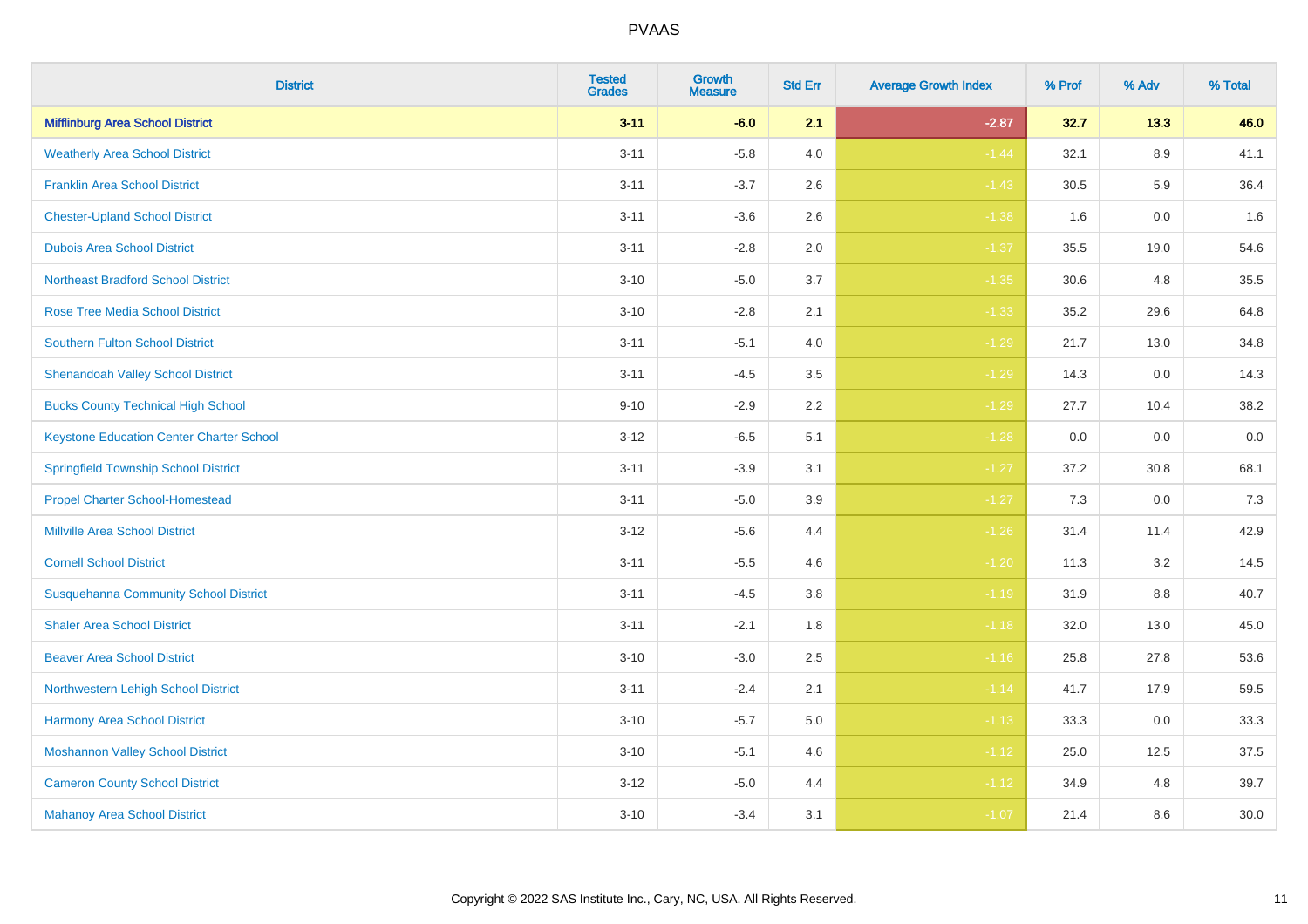| <b>District</b>                             | <b>Tested</b><br><b>Grades</b> | <b>Growth</b><br><b>Measure</b> | <b>Std Err</b> | <b>Average Growth Index</b> | % Prof | % Adv   | % Total |
|---------------------------------------------|--------------------------------|---------------------------------|----------------|-----------------------------|--------|---------|---------|
| <b>Mifflinburg Area School District</b>     | $3 - 11$                       | $-6.0$                          | 2.1            | $-2.87$                     | 32.7   | 13.3    | 46.0    |
| <b>Shamokin Area School District</b>        | $3 - 11$                       | $-2.6$                          | 2.5            | $-1.06$                     | 19.6   | $9.8\,$ | 29.3    |
| <b>Sugar Valley Rural Charter School</b>    | $3 - 11$                       | $-3.6$                          | 3.7            | $-0.98$                     | 10.3   | 0.0     | 10.3    |
| <b>Northwest Area School District</b>       | $3 - 10$                       | $-3.2$                          | 3.3            | $-0.97$                     | 30.4   | 13.0    | 43.5    |
| <b>KIPP Dubois Charter School</b>           | $9 - 10$                       | $-3.0$                          | 3.1            | $-0.95$                     | 10.0   | 0.0     | 10.0    |
| <b>Propel Charter School-Montour</b>        | $3 - 10$                       | $-3.4$                          | 3.6            | $-0.93$                     | 7.7    | 0.0     | 7.7     |
| <b>Wyomissing Area School District</b>      | $3 - 12$                       | $-2.4$                          | 2.6            | $-0.92$                     | 25.6   | 28.1    | 53.7    |
| <b>Conneaut School District</b>             | $3 - 12$                       | $-2.3$                          | 2.6            | $-0.91$                     | 27.4   | 9.7     | 37.1    |
| <b>Uniontown Area School District</b>       | $3 - 11$                       | $-2.8$                          | 3.1            | $-0.91$                     | 31.7   | 7.3     | 39.0    |
| <b>Mount Union Area School District</b>     | $3 - 10$                       | $-2.5$                          | 2.8            | $-0.89$                     | 19.8   | 5.8     | 25.6    |
| <b>Reynolds School District</b>             | $3 - 10$                       | $-3.0$                          | 3.5            | $-0.87$                     | 27.3   | 9.1     | 36.4    |
| <b>Carbondale Area School District</b>      | $3 - 10$                       | $-2.8$                          | 3.2            | $-0.87$                     | 27.5   | 2.9     | 30.4    |
| <b>Minersville Area School District</b>     | $3 - 11$                       | $-2.9$                          | 3.4            | $-0.86$                     | 27.4   | 9.7     | 37.1    |
| <b>Northgate School District</b>            | $3 - 11$                       | $-3.0$                          | 3.4            | $-0.85$                     | 35.6   | 6.8     | 42.4    |
| Mastery Charter School - Shoemaker Campus   | $7 - 10$                       | $-2.3$                          | 2.8            | $-0.81$                     | 10.1   | 3.7     | 13.8    |
| <b>Roberto Clemente Charter School</b>      | $3 - 12$                       | $-3.3$                          | 4.1            | $-0.79$                     | 22.7   | 4.6     | 27.3    |
| <b>Bradford Area School District</b>        | $3 - 12$                       | $-1.8$                          | 2.3            | $-0.79$                     | 31.2   | 16.7    | 47.9    |
| Urban Pathways 6-12 Charter School          | $6 - 11$                       | $-4.1$                          | 5.7            | $-0.72$                     | 0.0    | 0.0     | $0.0\,$ |
| <b>Albert Gallatin Area School District</b> | $3 - 11$                       | $-1.7$                          | 2.3            | $-0.72$                     | 31.9   | 20.7    | 52.7    |
| <b>Valley Grove School District</b>         | $3 - 10$                       | $-4.0$                          | 5.5            | $-0.72$                     | 68.4   | 15.8    | 84.2    |
| <b>Norwin School District</b>               | $3 - 11$                       | $-1.1$                          | 1.6            | $-0.70$                     | 37.7   | 27.6    | 65.2    |
| <b>Tri-Valley School District</b>           | $3 - 10$                       | $-2.7$                          | 3.9            | $-0.69$                     | 31.0   | 9.5     | 40.5    |
| <b>Monessen City School District</b>        | $3 - 10$                       | $-3.9$                          | 5.6            | $-0.69$                     | 21.0   | 10.5    | 31.6    |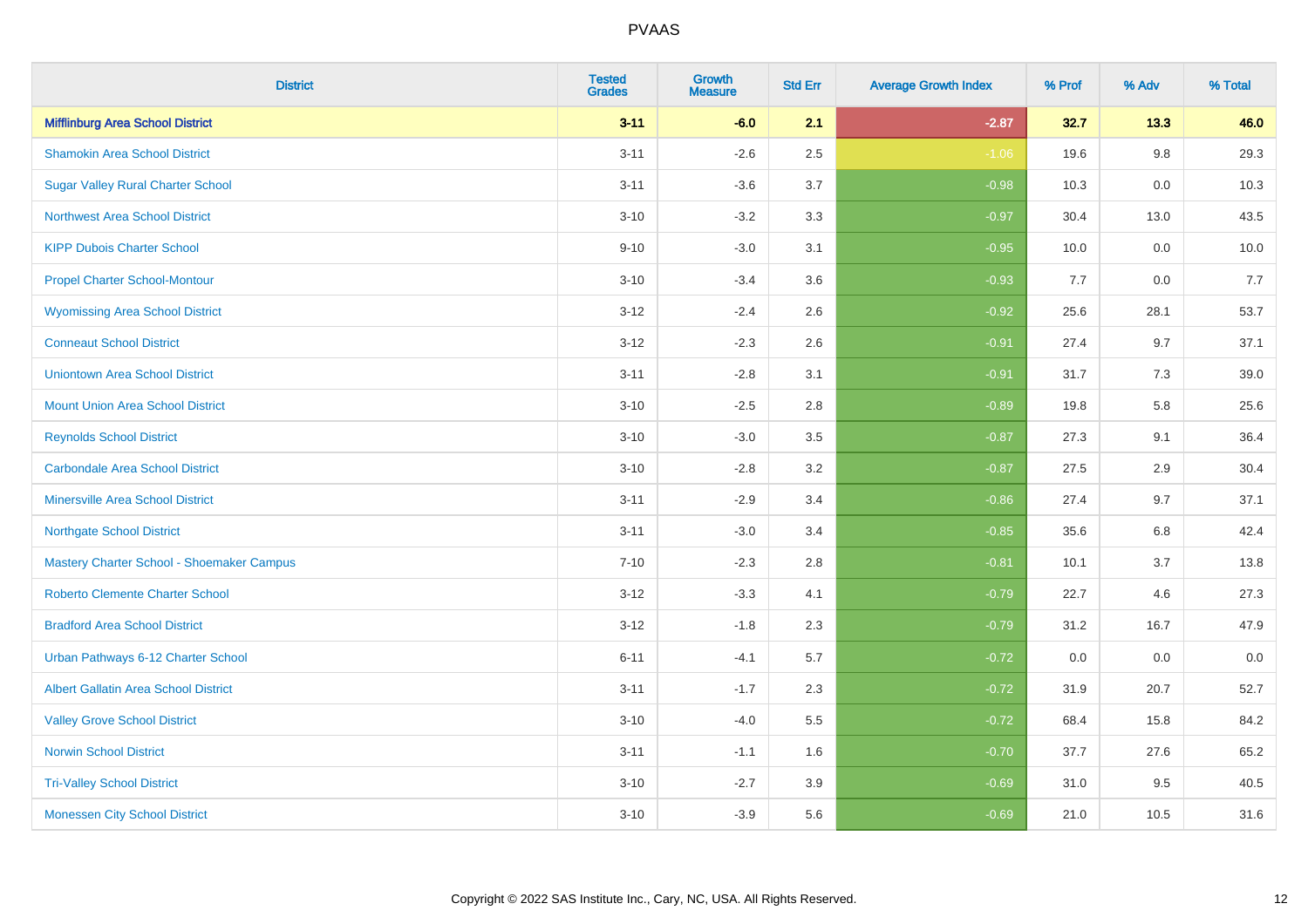| <b>District</b>                                         | <b>Tested</b><br><b>Grades</b> | <b>Growth</b><br><b>Measure</b> | <b>Std Err</b> | <b>Average Growth Index</b> | % Prof | % Adv | % Total |
|---------------------------------------------------------|--------------------------------|---------------------------------|----------------|-----------------------------|--------|-------|---------|
| <b>Mifflinburg Area School District</b>                 | $3 - 11$                       | $-6.0$                          | 2.1            | $-2.87$                     | 32.7   | 13.3  | 46.0    |
| Northern Bedford County School District                 | $3 - 11$                       | $-2.3$                          | 3.3            | $-0.69$                     | 26.2   | 16.9  | 43.1    |
| <b>New Brighton Area School District</b>                | $3 - 11$                       | $-2.1$                          | 3.2            | $-0.65$                     | 31.5   | 11.1  | 42.6    |
| Propel Charter School - Braddock Hills                  | $3 - 11$                       | $-2.1$                          | 3.3            | $-0.63$                     | 4.8    | 3.2   | 8.1     |
| <b>Lebanon School District</b>                          | $3 - 11$                       | $-1.2$                          | 1.9            | $-0.63$                     | 15.2   | 6.4   | 21.6    |
| <b>Carlynton School District</b>                        | $3 - 11$                       | $-2.0$                          | 3.2            | $-0.62$                     | 27.9   | 5.2   | 33.1    |
| <b>Bangor Area School District</b>                      | $3 - 12$                       | $-1.2$                          | 2.0            | $-0.60$                     | 25.8   | 12.7  | 38.5    |
| <b>Exeter Township School District</b>                  | $3 - 11$                       | $-1.0$                          | 1.7            | $-0.58$                     | 27.2   | 15.6  | 42.8    |
| <b>South Eastern School District</b>                    | $3 - 11$                       | $-1.0$                          | 1.8            | $-0.55$                     | 36.4   | 17.1  | 53.5    |
| <b>Highlands School District</b>                        | $3 - 11$                       | $-1.3$                          | 2.3            | $-0.55$                     | 32.6   | 10.5  | 43.0    |
| <b>Penns Manor Area School District</b>                 | $3 - 12$                       | $-1.9$                          | 3.5            | $-0.55$                     | 24.2   | 3.8   | 28.0    |
| Center For Student Learning Charter School At Pennsbury | $6 - 12$                       | $-3.3$                          | 6.0            | $-0.55$                     | 23.1   | 0.0   | 23.1    |
| <b>Susq-Cyber Charter School</b>                        | $9 - 11$                       | $-3.2$                          | 5.8            | $-0.54$                     | 23.8   | 4.8   | 28.6    |
| Southeastern Greene School District                     | $3 - 10$                       | $-2.3$                          | 4.4            | $-0.53$                     | 29.0   | 9.7   | 38.7    |
| <b>Lakeview School District</b>                         | $3 - 11$                       | $-1.9$                          | 3.5            | $-0.53$                     | 41.5   | 12.3  | 53.8    |
| <b>York Academy Regional Charter School</b>             | $3 - 11$                       | $-2.3$                          | 4.4            | $-0.52$                     | 23.5   | 2.0   | 25.5    |
| <b>Allegheny Valley School District</b>                 | $3 - 11$                       | $-1.9$                          | 3.9            | $-0.48$                     | 31.8   | 11.4  | 43.2    |
| <b>Schuylkill Valley School District</b>                | $3 - 11$                       | $-1.0$                          | 2.2            | $-0.47$                     | 29.8   | 20.2  | 50.0    |
| <b>Chichester School District</b>                       | $3 - 11$                       | $-1.8$                          | 4.2            | $-0.44$                     | 40.0   | 14.0  | 54.0    |
| <b>Farrell Area School District</b>                     | $3 - 11$                       | $-1.9$                          | 4.2            | $-0.44$                     | 9.3    | 11.6  | 20.9    |
| <b>Burrell School District</b>                          | $3 - 11$                       | $-1.5$                          | 3.3            | $-0.44$                     | 27.8   | 17.7  | 45.6    |
| <b>Forest Area School District</b>                      | $3 - 11$                       | $-1.8$                          | 4.7            | $-0.37$                     | 18.9   | 15.1  | 34.0    |
| <b>Westmont Hilltop School District</b>                 | $3 - 11$                       | $-1.0$                          | 2.8            | $-0.36$                     | 33.3   | 14.7  | 48.0    |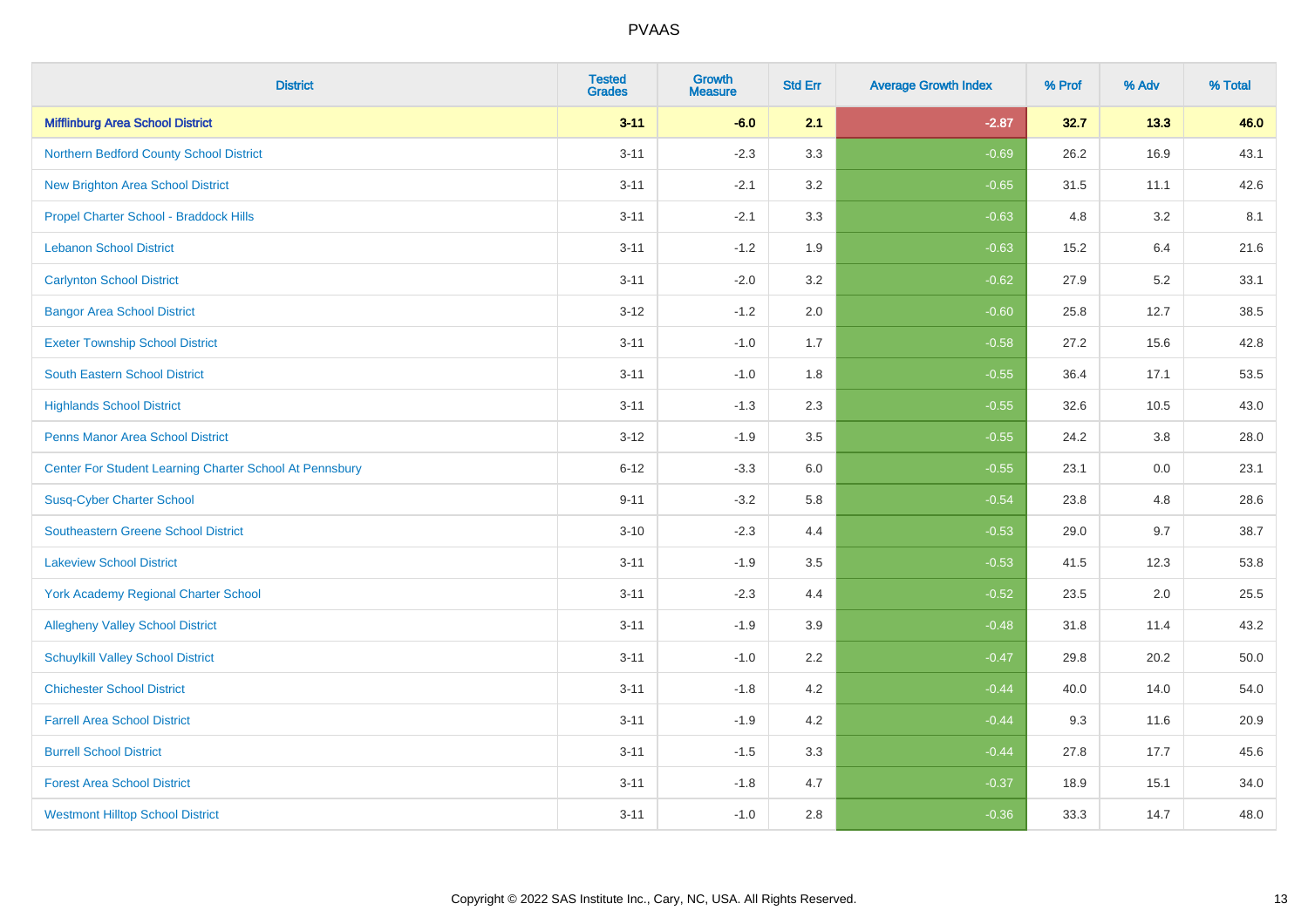| <b>District</b>                             | <b>Tested</b><br><b>Grades</b> | <b>Growth</b><br><b>Measure</b> | <b>Std Err</b> | <b>Average Growth Index</b> | % Prof | % Adv   | % Total |
|---------------------------------------------|--------------------------------|---------------------------------|----------------|-----------------------------|--------|---------|---------|
| <b>Mifflinburg Area School District</b>     | $3 - 11$                       | $-6.0$                          | 2.1            | $-2.87$                     | 32.7   | 13.3    | 46.0    |
| <b>Pine Grove Area School District</b>      | $3 - 11$                       | $-1.1$                          | 3.0            | $-0.36$                     | 29.5   | 14.3    | 43.8    |
| <b>Everett Area School District</b>         | $3 - 11$                       | $-1.1$                          | 3.1            | $-0.34$                     | 34.2   | 13.2    | 47.4    |
| <b>MaST Community Charter School</b>        | $3 - 10$                       | $-0.9$                          | 2.5            | $-0.34$                     | 25.0   | 21.6    | 46.6    |
| <b>Clearfield Area School District</b>      | $3 - 10$                       | $-1.3$                          | 3.7            | $-0.34$                     | 43.9   | 24.6    | 68.4    |
| <b>Palmerton Area School District</b>       | $3 - 11$                       | $-0.9$                          | 2.7            | $-0.34$                     | 34.3   | 14.3    | 48.6    |
| <b>Forest City Regional School District</b> | $3 - 12$                       | $-1.2$                          | 3.6            | $-0.33$                     | 26.5   | 8.2     | 34.7    |
| <b>Clairton City School District</b>        | $3 - 11$                       | $-1.6$                          | 5.0            | $-0.32$                     | 3.8    | 0.5     | 4.4     |
| <b>Columbia Borough School District</b>     | $3 - 12$                       | $-1.1$                          | 3.6            | $-0.31$                     | 17.2   | 1.7     | 19.0    |
| Mastery Charter High School-Lenfest Campus  | $7 - 11$                       | $-1.8$                          | 5.8            | $-0.30$                     | 26.3   | 0.0     | 26.3    |
| South Allegheny School District             | $3 - 11$                       | $-0.9$                          | 3.1            | $-0.30$                     | 23.8   | 2.5     | 26.2    |
| <b>Northern Lebanon School District</b>     | $3 - 11$                       | $-0.7$                          | 2.3            | $-0.29$                     | 18.8   | 6.8     | 25.6    |
| <b>Cranberry Area School District</b>       | $3 - 12$                       | $-0.9$                          | 3.1            | $-0.29$                     | 25.5   | 9.7     | 35.2    |
| <b>Ferndale Area School District</b>        | $3 - 10$                       | $-1.1$                          | 4.1            | $-0.27$                     | 21.0   | 7.9     | 29.0    |
| <b>Blacklick Valley School District</b>     | $3 - 11$                       | $-0.9$                          | 3.9            | $-0.23$                     | 7.7    | 7.7     | 15.4    |
| <b>Evergreen Community Charter School</b>   | $6 - 11$                       | $-1.1$                          | 4.7            | $-0.23$                     | 34.6   | 26.9    | 61.5    |
| <b>Claysburg-Kimmel School District</b>     | $3 - 11$                       | $-1.2$                          | 5.2            | $-0.22$                     | 5.0    | $0.0\,$ | $5.0$   |
| <b>Fort Cherry School District</b>          | $3 - 10$                       | $-0.7$                          | 3.1            | $-0.21$                     | 30.6   | 14.1    | 44.7    |
| Jeannette City School District              | $3 - 11$                       | $-0.7$                          | 3.4            | $-0.20$                     | 26.8   | 4.1     | 30.9    |
| South Side Area School District             | $3 - 11$                       | $-0.6$                          | 3.1            | $-0.19$                     | 24.0   | 28.0    | 52.0    |
| <b>Central Greene School District</b>       | $3 - 11$                       | $-0.4$                          | 2.5            | $-0.15$                     | 27.8   | 14.8    | 42.6    |
| <b>Greencastle-Antrim School District</b>   | $3 - 11$                       | $-0.3$                          | 2.0            | $-0.14$                     | 30.9   | 22.2    | 53.1    |
| <b>Portage Area School District</b>         | $3 - 10$                       | $-0.5$                          | 3.3            | $-0.14$                     | 27.0   | 20.6    | 47.6    |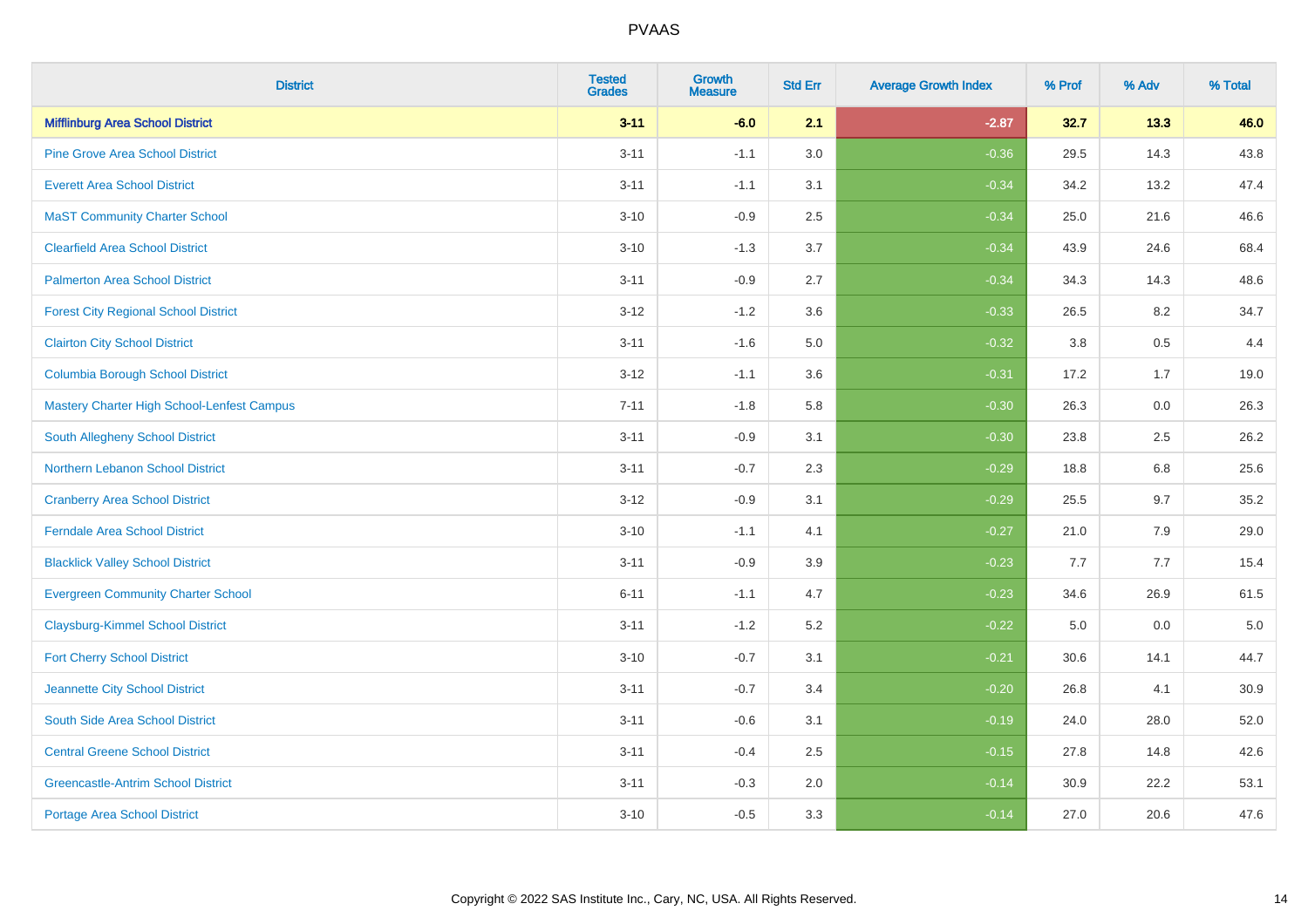| <b>District</b>                                  | <b>Tested</b><br><b>Grades</b> | <b>Growth</b><br><b>Measure</b> | <b>Std Err</b> | <b>Average Growth Index</b> | % Prof | % Adv | % Total |
|--------------------------------------------------|--------------------------------|---------------------------------|----------------|-----------------------------|--------|-------|---------|
| <b>Mifflinburg Area School District</b>          | $3 - 11$                       | $-6.0$                          | 2.1            | $-2.87$                     | 32.7   | 13.3  | 46.0    |
| <b>Otto-Eldred School District</b>               | $3 - 11$                       | $-0.5$                          | $3.5\,$        | $-0.13$                     | 35.8   | 10.5  | 46.3    |
| <b>Fairfield Area School District</b>            | $3 - 11$                       | $-0.5$                          | 3.6            | $-0.13$                     | 43.9   | 6.1   | 50.0    |
| <b>Wilson Area School District</b>               | $3 - 11$                       | $-0.3$                          | 2.4            | $-0.12$                     | 35.4   | 14.6  | 50.0    |
| <b>Harrisburg City School District</b>           | $3 - 11$                       | $-0.2$                          | 2.0            | $-0.11$                     | 6.0    | 2.0   | 8.0     |
| <b>Brockway Area School District</b>             | $3 - 11$                       | $-0.4$                          | 3.5            | $-0.11$                     | 41.2   | 13.8  | 55.0    |
| <b>Lehigh Career &amp; Technical Institute</b>   | $10 - 12$                      | $-0.7$                          | 6.3            | $-0.11$                     | 36.4   | 4.6   | 40.9    |
| <b>Freeport Area School District</b>             | $3 - 10$                       | $-0.2$                          | 2.1            | $-0.10$                     | 37.4   | 29.8  | 67.2    |
| <b>Northern Cambria School District</b>          | $3 - 11$                       | $-0.3$                          | 3.4            | $-0.09$                     | 26.5   | 1.2   | 27.7    |
| <b>Warren County School District</b>             | $3 - 11$                       | $-0.1$                          | 1.6            | $-0.06$                     | 26.7   | 9.7   | 36.4    |
| Southern Tioga School District                   | $3 - 11$                       | $-0.1$                          | 2.8            | $-0.03$                     | 26.3   | 10.3  | 36.6    |
| Penn Hills School District                       | $3 - 11$                       | 0.0                             | 2.4            | 0.02                        | 18.4   | 7.1   | 25.6    |
| Community Academy Of Philadelphia Charter School | $3 - 11$                       | 0.1                             | 2.6            | 0.06                        | 9.7    | 2.6   | 12.4    |
| Altoona Area School District                     | $3 - 12$                       | 0.1                             | 1.5            | 0.07                        | 29.0   | 13.8  | 42.8    |
| <b>Central Columbia School District</b>          | $3-12$                         | 0.3                             | 2.3            | 0.12                        | 25.4   | 37.6  | 63.0    |
| <b>Garnet Valley School District</b>             | $3 - 10$                       | 0.2                             | 1.7            | 0.13                        | 34.9   | 26.4  | 61.3    |
| <b>Tidioute Community Charter School</b>         | $3 - 11$                       | 0.8                             | 4.4            | 0.19                        | 18.1   | 6.9   | 25.0    |
| <b>Tulpehocken Area School District</b>          | $3 - 12$                       | 1.0                             | 4.9            | 0.20                        | 11.5   | 23.1  | 34.6    |
| <b>Ridley School District</b>                    | $3-12$                         | 0.3                             | 1.6            | 0.21                        | 32.0   | 10.7  | 42.6    |
| <b>Hamburg Area School District</b>              | $3 - 11$                       | 0.6                             | 2.4            | 0.25                        | 28.0   | 15.5  | 43.6    |
| <b>Shippensburg Area School District</b>         | $3 - 11$                       | 0.5                             | 1.8            | 0.26                        | 23.5   | 22.8  | 46.3    |
| Jersey Shore Area School District                | $3 - 11$                       | $0.7\,$                         | 2.5            | 0.27                        | 39.3   | 13.6  | 52.9    |
| <b>Marion Center Area School District</b>        | $3 - 10$                       | 0.8                             | 2.9            | 0.27                        | 23.3   | 11.1  | 34.4    |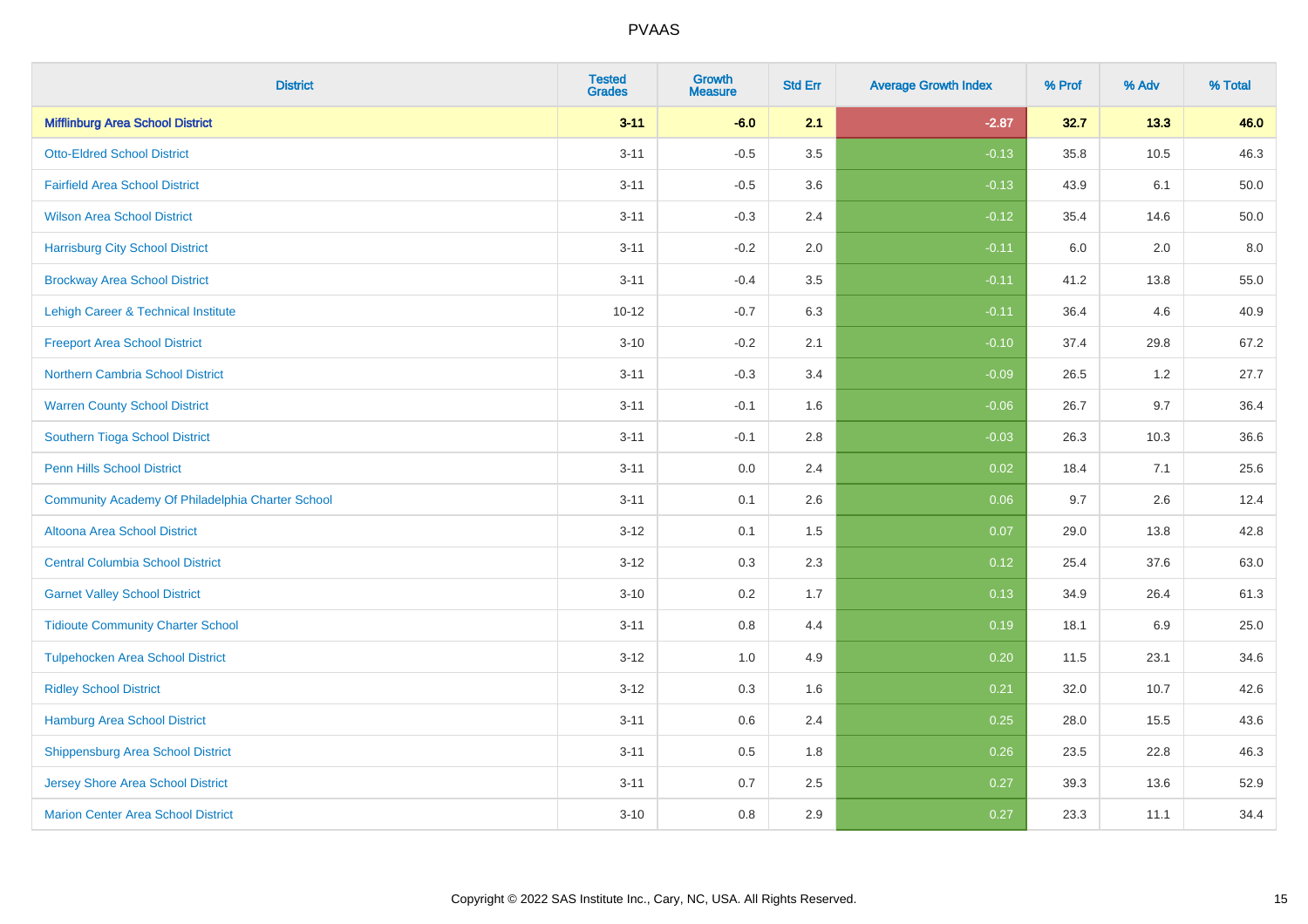| <b>District</b>                                    | <b>Tested</b><br><b>Grades</b> | <b>Growth</b><br><b>Measure</b> | <b>Std Err</b> | <b>Average Growth Index</b> | % Prof | % Adv   | % Total |
|----------------------------------------------------|--------------------------------|---------------------------------|----------------|-----------------------------|--------|---------|---------|
| <b>Mifflinburg Area School District</b>            | $3 - 11$                       | $-6.0$                          | 2.1            | $-2.87$                     | 32.7   | 13.3    | 46.0    |
| <b>Tech Freire Charter School</b>                  | $9 - 11$                       | 0.7                             | 2.5            | 0.27                        | 3.6    | 0.0     | 3.6     |
| <b>New Foundations Charter School</b>              | $3 - 11$                       | 0.6                             | 2.2            | 0.29                        | 22.4   | 4.0     | 26.4    |
| South Williamsport Area School District            | $3 - 10$                       | 0.9                             | 3.1            | 0.31                        | 38.4   | 11.6    | 50.0    |
| <b>Hopewell Area School District</b>               | $3 - 11$                       | 0.8                             | 2.6            | 0.31                        | 34.5   | 12.4    | 46.9    |
| <b>Wilson School District</b>                      | $3 - 12$                       | 0.5                             | 1.5            | 0.32                        | 30.4   | 25.5    | 55.9    |
| <b>Avella Area School District</b>                 | $3 - 12$                       | 1.6                             | 4.7            | 0.34                        | 34.8   | 7.2     | 42.0    |
| <b>North Star School District</b>                  | $3 - 11$                       | 1.1                             | 3.3            | 0.34                        | 26.2   | 20.0    | 46.2    |
| <b>Wattsburg Area School District</b>              | $3 - 11$                       | 1.0                             | 2.7            | 0.36                        | 20.4   | 12.4    | 32.7    |
| <b>Upper Adams School District</b>                 | $3 - 11$                       | 0.9                             | 2.5            | 0.37                        | 33.0   | 17.0    | 50.0    |
| Pennsylvania Cyber Charter School                  | $3 - 11$                       | 0.6                             | 1.5            | 0.37                        | 20.8   | 8.1     | 28.9    |
| <b>Reach Cyber Charter School</b>                  | $3 - 11$                       | 1.4                             | 3.6            | 0.40                        | 32.9   | 15.2    | 48.1    |
| <b>Austin Area School District</b>                 | $3 - 11$                       | 2.6                             | 6.0            | 0.43                        | 25.0   | 18.8    | 43.8    |
| <b>Brentwood Borough School District</b>           | $3 - 11$                       | 1.3                             | 3.0            | 0.44                        | 20.2   | 16.0    | 36.2    |
| <b>MaST Community Charter School II</b>            | $3 - 10$                       | 1.4                             | 3.0            | 0.45                        | 16.1   | 4.6     | 20.7    |
| Philadelphia Electrical & Tech Charter High School | $10 - 10$                      | 1.2                             | 2.6            | 0.45                        | 0.9    | $0.0\,$ | 0.9     |
| <b>Annville-Cleona School District</b>             | $3 - 12$                       | 1.1                             | 2.4            | 0.45                        | 34.8   | 13.6    | 48.5    |
| Daniel Boone Area School District                  | $3 - 12$                       | 0.9                             | 1.9            | 0.46                        | 28.9   | 22.0    | 51.0    |
| Juniata Valley School District                     | $3 - 11$                       | 1.6                             | 3.2            | 0.51                        | 23.1   | 9.4     | 32.5    |
| Shenango Area School District                      | $3 - 11$                       | 1.7                             | 3.2            | 0.52                        | 41.4   | 13.8    | 55.3    |
| <b>Seneca Valley School District</b>               | $3 - 11$                       | $0.8\,$                         | 1.4            | 0.54                        | 40.6   | 25.2    | 65.8    |
| <b>Oley Valley School District</b>                 | $3 - 11$                       | 1.4                             | 2.4            | 0.56                        | 37.4   | 23.9    | 61.4    |
| <b>Upper Moreland Township School District</b>     | $3 - 11$                       | 1.1                             | 2.0            | 0.56                        | 24.8   | 26.6    | 51.3    |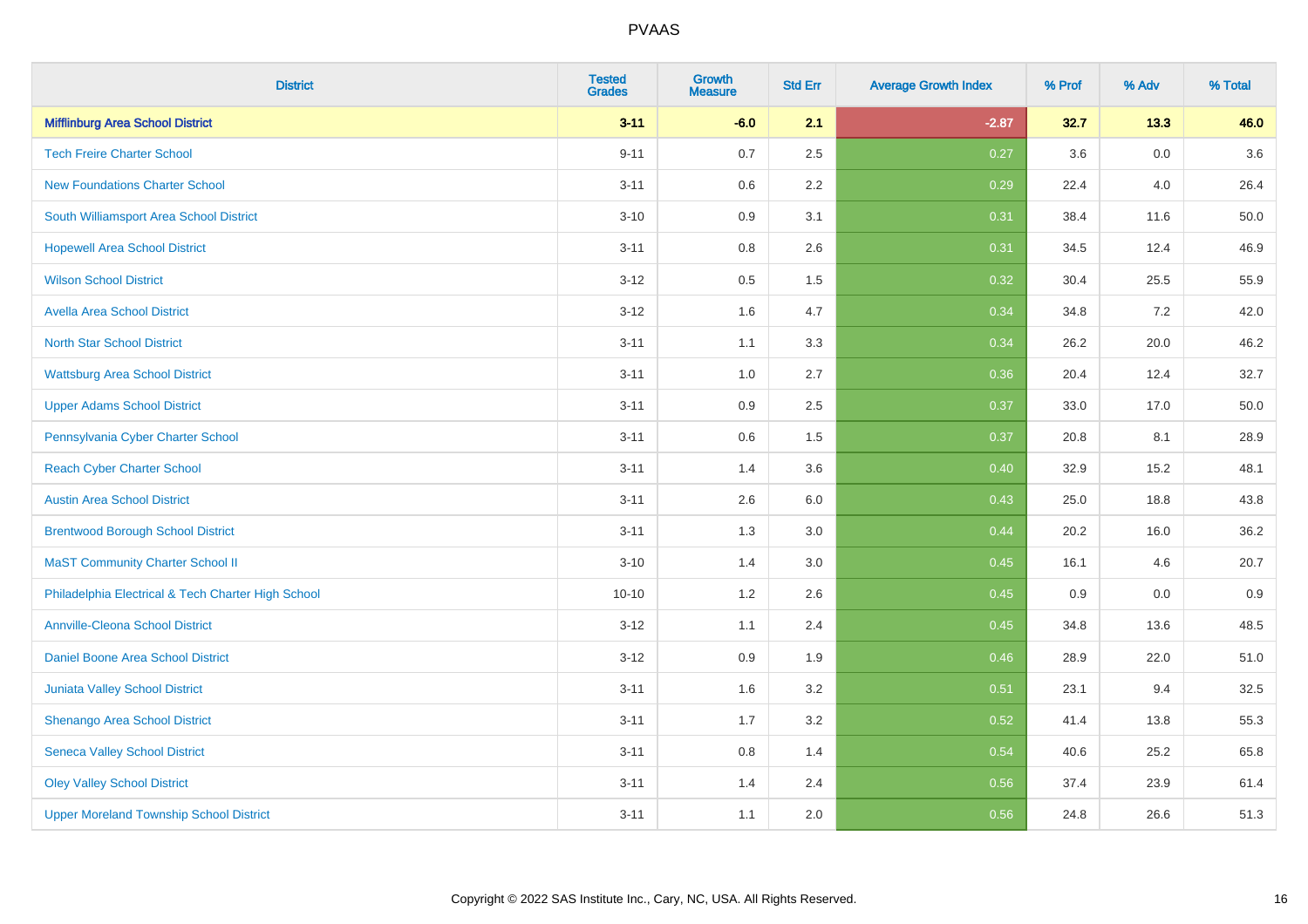| <b>District</b>                                | <b>Tested</b><br><b>Grades</b> | <b>Growth</b><br><b>Measure</b> | <b>Std Err</b> | <b>Average Growth Index</b> | % Prof | % Adv | % Total |
|------------------------------------------------|--------------------------------|---------------------------------|----------------|-----------------------------|--------|-------|---------|
| <b>Mifflinburg Area School District</b>        | $3 - 11$                       | $-6.0$                          | 2.1            | $-2.87$                     | 32.7   | 13.3  | 46.0    |
| <b>Abington School District</b>                | $3 - 10$                       | 0.9                             | 1.6            | 0.57                        | 29.7   | 28.7  | 58.4    |
| <b>Sullivan County School District</b>         | $3 - 10$                       | 2.5                             | 4.3            | 0.58                        | 43.6   | 7.7   | 51.3    |
| <b>Bethlehem-Center School District</b>        | $3 - 10$                       | 2.1                             | 3.5            | 0.59                        | 32.3   | 4.6   | 36.9    |
| <b>Bensalem Township School District</b>       | $3 - 11$                       | 1.0                             | 1.6            | 0.63                        | 24.3   | 10.7  | 34.9    |
| <b>Belmont Charter School</b>                  | $3 - 10$                       | 2.2                             | 3.4            | 0.64                        | 5.3    | 1.8   | 7.0     |
| <b>Mastery Charter School - Pickett Campus</b> | $6 - 10$                       | 2.7                             | 4.2            | 0.65                        | 20.6   | 0.0   | 20.6    |
| <b>Union School District</b>                   | $3 - 12$                       | 2.5                             | 3.7            | 0.69                        | 17.9   | 10.4  | 28.4    |
| <b>Springfield School District</b>             | $3 - 11$                       | 1.2                             | 1.7            | 0.69                        | 31.8   | 25.2  | 56.9    |
| <b>Williams Valley School District</b>         | $3 - 11$                       | 2.6                             | 3.7            | 0.69                        | 17.0   | 5.1   | 22.0    |
| <b>Mercer Area School District</b>             | $3 - 11$                       | 2.2                             | 3.1            | 0.70                        | 24.4   | 11.8  | 36.2    |
| <b>Forest Hills School District</b>            | $3 - 11$                       | 1.8                             | 2.5            | 0.71                        | 28.8   | 10.3  | 39.1    |
| <b>Tunkhannock Area School District</b>        | $3 - 11$                       | 1.4                             | 2.0            | 0.71                        | 29.8   | 18.1  | 47.9    |
| <b>School Lane Charter School</b>              | $3 - 11$                       | 2.6                             | 3.6            | 0.72                        | 23.1   | 18.7  | 41.8    |
| <b>Lewisburg Area School District</b>          | $3 - 11$                       | 1.7                             | 2.4            | 0.72                        | 35.9   | 35.9  | 71.8    |
| Penn-Delco School District                     | $3 - 11$                       | 1.3                             | 1.8            | 0.75                        | 26.5   | 12.6  | 39.1    |
| <b>North Clarion County School District</b>    | $3 - 12$                       | 3.4                             | 4.1            | 0.83                        | 45.0   | 18.8  | 63.8    |
| <b>Moon Area School District</b>               | $3 - 11$                       | 1.5                             | 1.8            | 0.86                        | 34.5   | 25.5  | 60.0    |
| <b>Blackhawk School District</b>               | $3 - 11$                       | 2.0                             | 2.3            | 0.87                        | 34.6   | 20.7  | 55.3    |
| Aspira Bilingual Cyber Charter School          | $3 - 11$                       | 5.1                             | 5.8            | 0.87                        | 4.8    | 0.0   | 4.8     |
| Hope For Hyndman Charter School                | $3 - 11$                       | 5.1                             | 5.8            | 0.88                        | 14.3   | 7.1   | 21.4    |
| <b>Pottstown School District</b>               | $3 - 12$                       | 2.0                             | 2.2            | 0.88                        | 19.4   | 6.2   | 25.6    |
| <b>Clarion Area School District</b>            | $3 - 11$                       | 3.2                             | 3.7            | 0.88                        | 31.7   | 13.3  | 45.0    |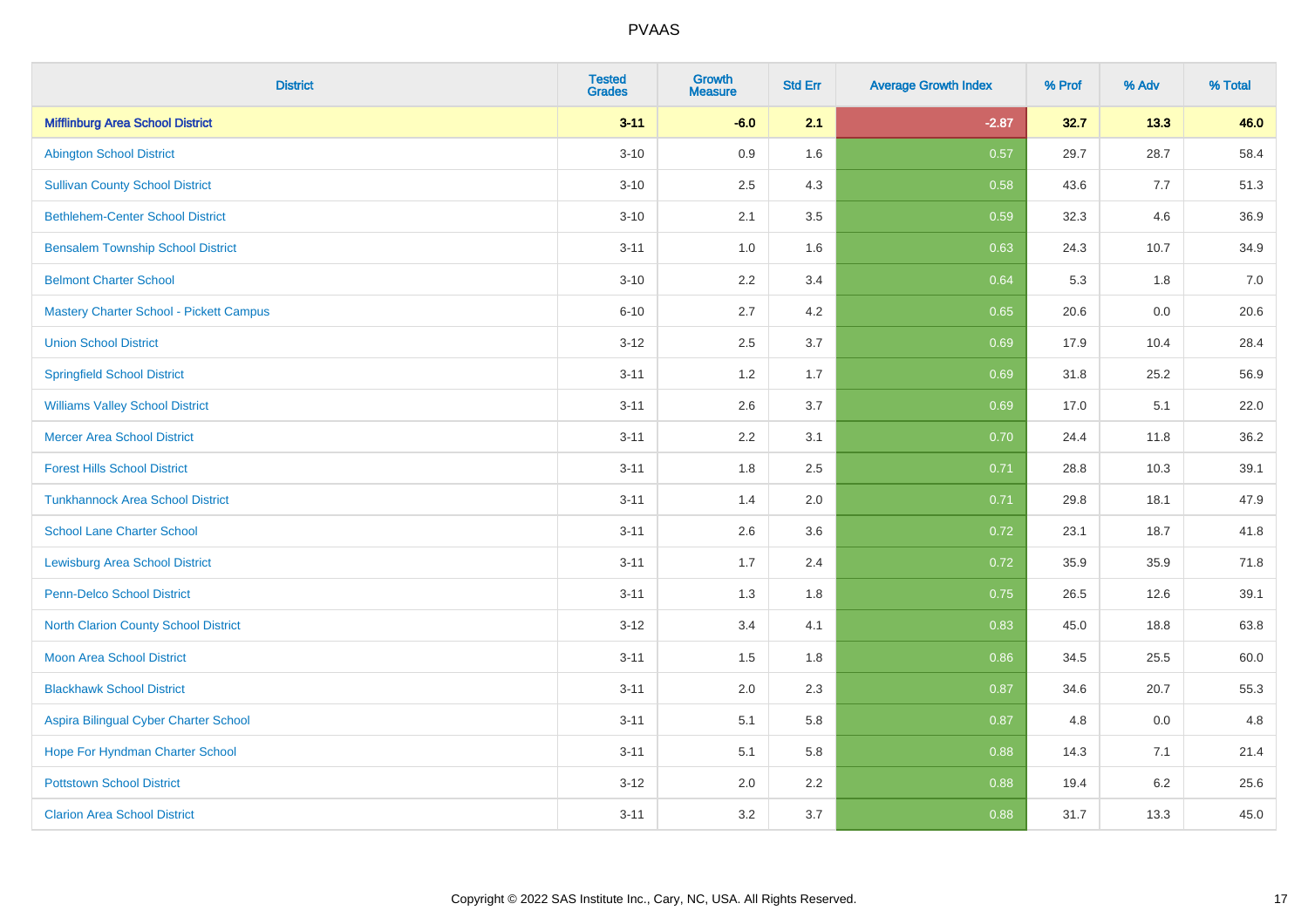| <b>District</b>                                 | <b>Tested</b><br><b>Grades</b> | <b>Growth</b><br><b>Measure</b> | <b>Std Err</b> | <b>Average Growth Index</b> | % Prof  | % Adv | % Total |
|-------------------------------------------------|--------------------------------|---------------------------------|----------------|-----------------------------|---------|-------|---------|
| <b>Mifflinburg Area School District</b>         | $3 - 11$                       | $-6.0$                          | 2.1            | $-2.87$                     | 32.7    | 13.3  | 46.0    |
| <b>Eastern Lancaster County School District</b> | $3 - 12$                       | 2.9                             | 3.2            | 0.91                        | 35.2    | 36.4  | 71.6    |
| <b>Centennial School District</b>               | $3 - 10$                       | 1.5                             | 1.5            | 0.98                        | 23.6    | 12.4  | 36.0    |
| West Jefferson Hills School District            | $3 - 11$                       | 1.9                             | 1.9            | 0.99                        | 34.8    | 27.3  | 62.1    |
| <b>Galeton Area School District</b>             | $3 - 11$                       | 5.4                             | 5.4            | 1.01                        | 33.3    | 22.2  | 55.6    |
| Esperanza Academy Charter School                | $4 - 11$                       | 2.1                             | 2.1            | $1.01$                      | 14.2    | 3.6   | 17.8    |
| <b>Brownsville Area School District</b>         | $3 - 12$                       | 3.9                             | 3.8            | 1.04                        | 22.0    | 8.5   | 30.5    |
| <b>Sharpsville Area School District</b>         | $3 - 11$                       | $3.8\,$                         | 3.7            | 1.04                        | 41.1    | 23.2  | 64.3    |
| <b>Bermudian Springs School District</b>        | $3 - 11$                       | 2.5                             | 2.4            | 1.05                        | 31.8    | 23.5  | 55.3    |
| <b>Haverford Township School District</b>       | $3 - 11$                       | 1.4                             | 1.4            | 1.05                        | 36.7    | 26.3  | 63.0    |
| <b>Athens Area School District</b>              | $3 - 11$                       | 2.6                             | 2.3            | 1.11                        | 34.9    | 12.3  | 47.3    |
| <b>Southeast Delco School District</b>          | $3 - 10$                       | 3.9                             | 3.5            | 1.12                        | 18.6    | 3.4   | 22.0    |
| Esperanza Cyber Charter School                  | $3 - 11$                       | 7.1                             | 6.1            | 1.15                        | $8.8\,$ | 2.9   | 11.8    |
| People For People Charter School                | $3 - 12$                       | 6.4                             | 5.6            | 1.15                        | 2.4     | 0.0   | 2.4     |
| <b>Newport School District</b>                  | $3 - 12$                       | 3.8                             | 3.3            | 1.17                        | 38.8    | 10.4  | 49.2    |
| <b>Solanco School District</b>                  | $3 - 11$                       | 2.2                             | 1.8            | 1.18                        | 27.2    | 15.0  | 42.3    |
| <b>Upper Dublin School District</b>             | $3 - 12$                       | 2.1                             | 1.8            | 1.19                        | 34.7    | 30.0  | 64.7    |
| <b>Bellwood-Antis School District</b>           | $3 - 10$                       | 3.5                             | 2.8            | 1.24                        | 40.9    | 19.4  | 60.2    |
| <b>Bloomsburg Area School District</b>          | $3 - 10$                       | 4.3                             | 3.4            | 1.26                        | 36.5    | 20.6  | 57.1    |
| Johnsonburg Area School District                | $3 - 11$                       | $5.0\,$                         | 3.9            | 1.27                        | 35.5    | 11.8  | 47.4    |
| <b>Purchase Line School District</b>            | $3 - 12$                       | 4.3                             | 3.3            | 1.30                        | 32.3    | 9.0   | 41.4    |
| Pennsylvania Virtual Charter School             | $3 - 11$                       | 4.4                             | 3.4            | 1.31                        | 29.8    | 21.2  | 51.0    |
| <b>Ringgold School District</b>                 | $3 - 11$                       | 2.9                             | 2.2            | 1.32                        | 23.8    | 13.3  | 37.1    |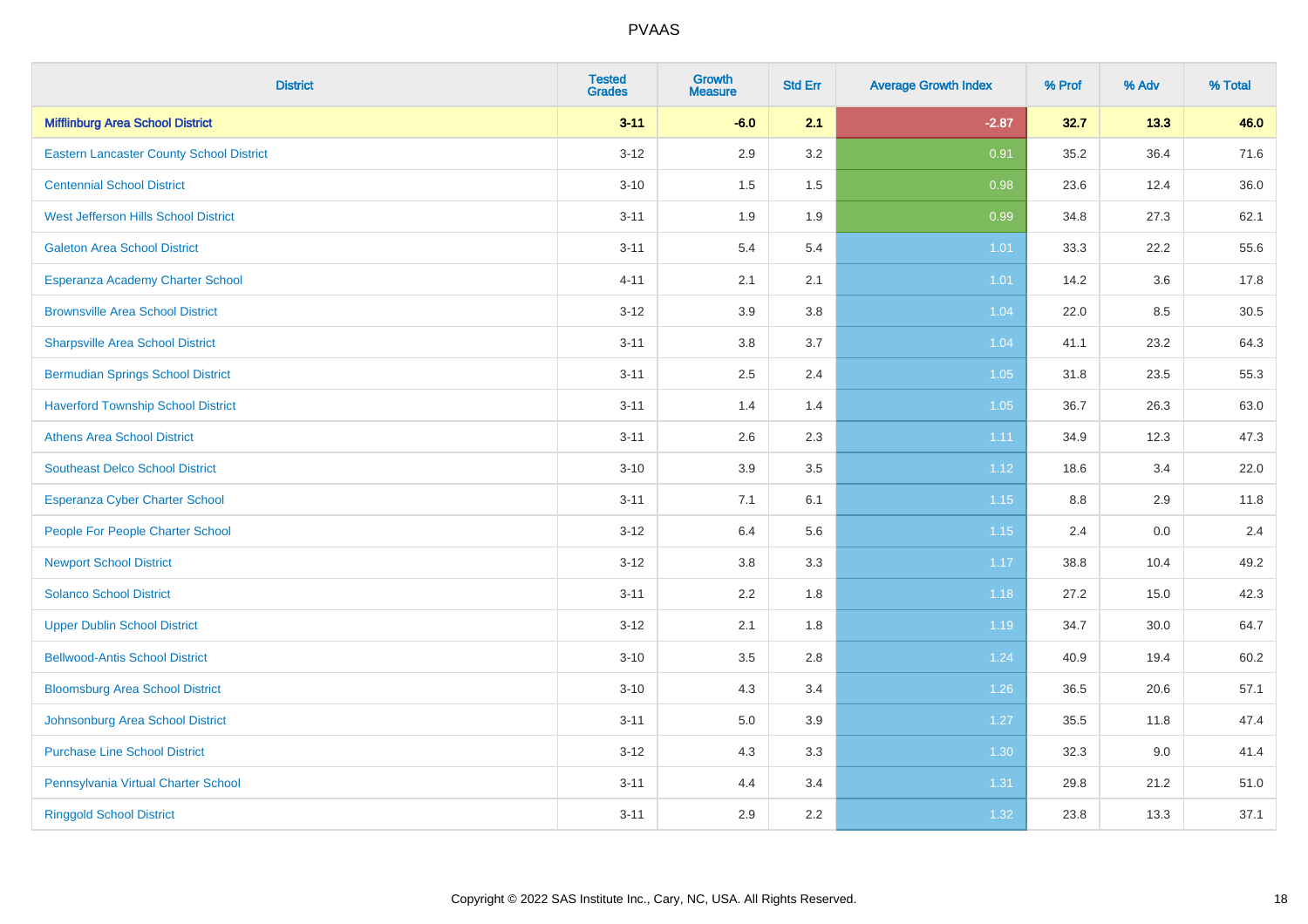| <b>District</b>                                | <b>Tested</b><br><b>Grades</b> | <b>Growth</b><br><b>Measure</b> | <b>Std Err</b> | <b>Average Growth Index</b> | % Prof | % Adv | % Total |
|------------------------------------------------|--------------------------------|---------------------------------|----------------|-----------------------------|--------|-------|---------|
| <b>Mifflinburg Area School District</b>        | $3 - 11$                       | $-6.0$                          | 2.1            | $-2.87$                     | 32.7   | 13.3  | 46.0    |
| <b>Keystone School District</b>                | $3 - 11$                       | 7.8                             | 5.7            | 1.37                        | 35.0   | 45.0  | 80.0    |
| Philipsburg-Osceola Area School District       | $3 - 11$                       | 4.1                             | 3.0            | 1.37                        | 22.5   | 16.2  | 38.8    |
| <b>Chestnut Ridge School District</b>          | $3 - 12$                       | 4.0                             | 2.9            | 1.38                        | 33.2   | 11.0  | 44.2    |
| <b>Conemaugh Township Area School District</b> | $3 - 12$                       | 4.8                             | 3.5            | 1.39                        | 30.9   | 27.8  | 58.8    |
| <b>Western Wayne School District</b>           | $3 - 11$                       | 3.6                             | 2.6            | 1.39                        | 30.8   | 16.2  | 47.0    |
| <b>Mastery Charter School - Thomas Campus</b>  | $3 - 10$                       | 7.9                             | 5.7            | 1.39                        | 12.5   | 0.0   | 12.5    |
| <b>Midd-West School District</b>               | $3 - 11$                       | 3.6                             | 2.6            | 1.42                        | 28.6   | 25.0  | 53.6    |
| <b>Conestoga Valley School District</b>        | $3 - 11$                       | 2.4                             | 1.7            | 1.43                        | 35.0   | 23.5  | 58.5    |
| Susquehanna Township School District           | $3 - 12$                       | 3.9                             | 2.7            | 1.45                        | 19.0   | 13.1  | 32.0    |
| <b>Northern Potter School District</b>         | $3 - 12$                       | $6.8\,$                         | 4.6            | 1.48                        | 30.6   | 11.1  | 41.7    |
| South Western School District                  | $3 - 12$                       | 2.5                             | 1.7            | 1.48                        | 36.2   | 19.7  | 55.9    |
| <b>Smethport Area School District</b>          | $3 - 12$                       | 5.8                             | 3.8            | 1.52                        | 24.6   | 20.0  | 44.6    |
| <b>Gateway School District</b>                 | $3 - 11$                       | 3.1                             | 2.0            | 1.55                        | 35.7   | 18.5  | 54.2    |
| <b>Fort Leboeuf School District</b>            | $3 - 11$                       | 3.5                             | 2.2            | 1.58                        | 32.0   | 16.8  | 48.8    |
| <b>Salisbury Township School District</b>      | $3 - 11$                       | 5.8                             | 3.6            | 1.62                        | 24.4   | 12.6  | 37.0    |
| <b>Halifax Area School District</b>            | $3 - 11$                       | 5.8                             | 3.5            | 1.64                        | 32.1   | 18.9  | 50.9    |
| Dr Robert Ketterer Charter School Inc          | $6 - 12$                       | 7.1                             | 4.3            | 1.66                        | 7.3    | 1.7   | 9.0     |
| <b>Waynesboro Area School District</b>         | $3 - 12$                       | 3.0                             | 1.8            | 1.67                        | 26.0   | 23.5  | 49.5    |
| <b>West Shore School District</b>              | $3 - 12$                       | 2.2                             | 1.3            | 1.68                        | 31.8   | 15.2  | 47.1    |
| <b>Penn-Trafford School District</b>           | $3 - 11$                       | 2.9                             | 1.8            | 1.68                        | 46.3   | 26.2  | 72.5    |
| <b>Port Allegany School District</b>           | $3 - 11$                       | 6.5                             | 3.7            | 1.74                        | 26.4   | 11.3  | 37.7    |
| Multicultural Academy Charter School           | $9 - 11$                       | 6.0                             | 3.4            | 1.77                        | 12.3   | 0.0   | 12.3    |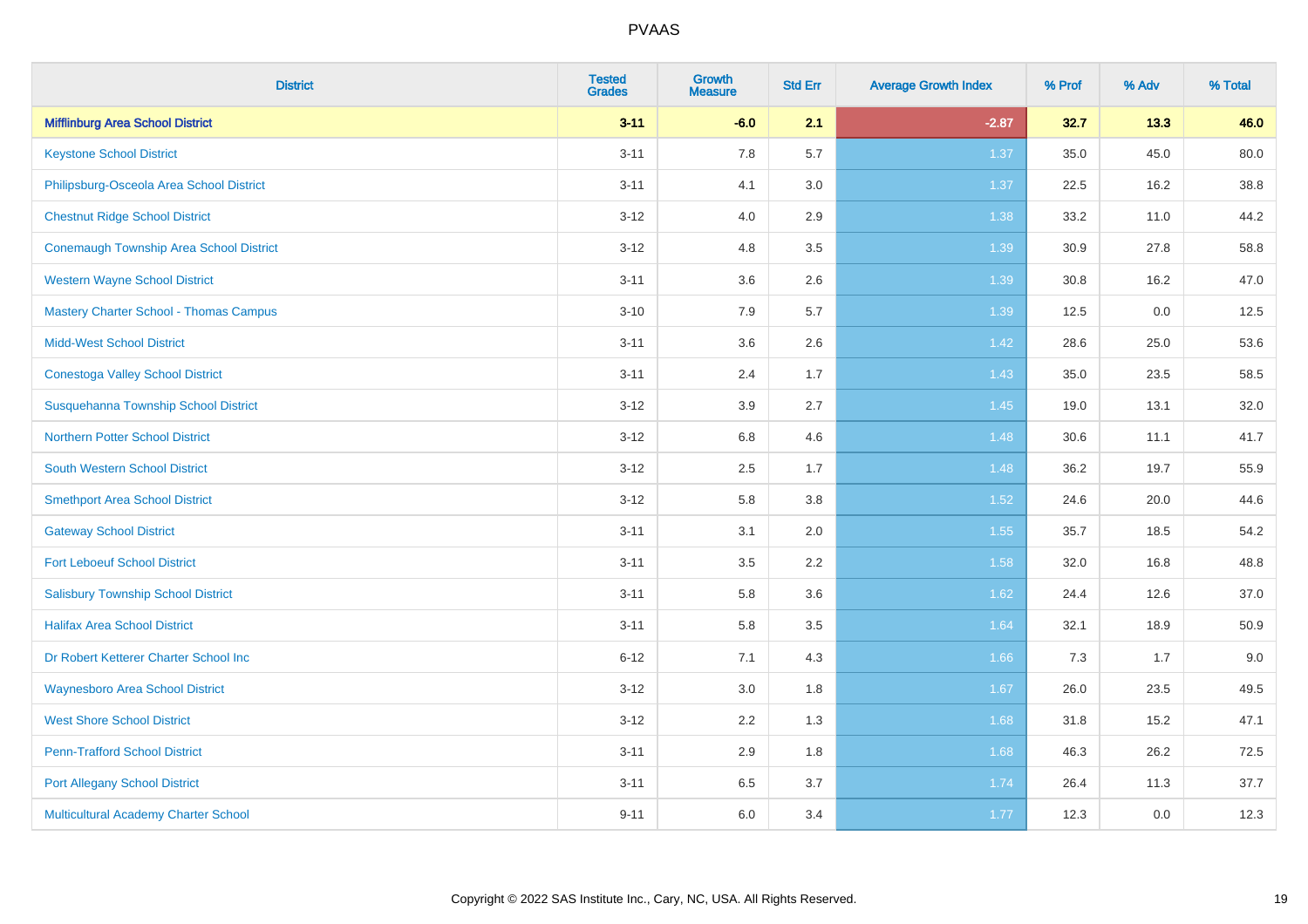| <b>District</b>                                | <b>Tested</b><br><b>Grades</b> | <b>Growth</b><br><b>Measure</b> | <b>Std Err</b> | <b>Average Growth Index</b> | % Prof | % Adv | % Total |
|------------------------------------------------|--------------------------------|---------------------------------|----------------|-----------------------------|--------|-------|---------|
| <b>Mifflinburg Area School District</b>        | $3 - 11$                       | $-6.0$                          | 2.1            | $-2.87$                     | 32.7   | 13.3  | 46.0    |
| <b>Wyalusing Area School District</b>          | $3 - 12$                       | 5.7                             | 3.2            | 1.78                        | 38.6   | 12.9  | 51.4    |
| Leechburg Area School District                 | $3 - 11$                       | 7.0                             | 3.9            | 1.79                        | 37.7   | 4.9   | 42.6    |
| Mt Lebanon School District                     | $3 - 11$                       | 2.4                             | 1.3            | 1.79                        | 39.3   | 37.4  | 76.8    |
| <b>Sayre Area School District</b>              | $3 - 11$                       | 5.8                             | 3.2            | 1.81                        | 30.3   | 21.0  | 51.3    |
| <b>Perkiomen Valley School District</b>        | $3 - 11$                       | 2.7                             | 1.5            | 1.83                        | 35.0   | 25.3  | 60.3    |
| <b>Central Valley School District</b>          | $3 - 10$                       | 4.7                             | 2.6            | 1.83                        | 37.8   | 18.5  | 56.3    |
| <b>Eastern Lebanon County School District</b>  | $3 - 11$                       | 4.0                             | 2.1            | 1.89                        | 23.5   | 11.5  | 35.0    |
| <b>United School District</b>                  | $3 - 11$                       | 6.3                             | 3.3            | 1.89                        | 38.8   | 16.3  | 55.0    |
| <b>Spring Grove Area School District</b>       | $3 - 11$                       | 3.9                             | 2.0            | 1.90                        | 30.0   | 23.0  | 53.0    |
| <b>Oswayo Valley School District</b>           | $3 - 12$                       | 9.9                             | 5.1            | 1.93                        | 26.5   | 44.1  | 70.6    |
| South Middleton School District                | $3 - 11$                       | 4.4                             | 2.2            | 1.95                        | 31.1   | 16.4  | 47.5    |
| Pennsylvania Distance Learning Charter School  | $3 - 12$                       | $6.8\,$                         | 3.4            | 1.99                        | 19.8   | 6.2   | 25.9    |
| <b>Benton Area School District</b>             | $3 - 10$                       | 8.1                             | 4.0            | 2.01                        | 35.7   | 28.6  | 64.3    |
| <b>Keystone Central School District</b>        | $3 - 11$                       | 3.6                             | 1.8            | 2.04                        | 27.1   | 14.6  | 41.8    |
| Northampton Area School District               | $3 - 11$                       | 3.2                             | 1.5            | 2.05                        | 29.8   | 17.9  | 47.7    |
| Northeastern York School District              | $3 - 11$                       | $3.8\,$                         | 1.8            | 2.11                        | 32.7   | 21.0  | 53.7    |
| <b>Muncy School District</b>                   | $3 - 11$                       | 6.9                             | 3.3            | 2.12                        | 37.6   | 18.8  | 56.4    |
| <b>Mckeesport Area School District</b>         | $3 - 12$                       | 4.6                             | 2.2            | 2.14                        | 21.1   | 4.4   | 25.5    |
| <b>Brookville Area School District</b>         | $3 - 11$                       | $6.8\,$                         | 3.1            | 2.19                        | 46.1   | 14.6  | 60.7    |
| <b>Mastery Charter School - Hardy Williams</b> | $3 - 11$                       | 6.6                             | 3.0            | 2.21                        | 24.7   | 1.2   | 25.9    |
| <b>Blue Ridge School District</b>              | $3 - 11$                       | 8.3                             | 3.7            | 2.24                        | 29.6   | 9.3   | 38.9    |
| <b>Wallingford-Swarthmore School District</b>  | $3 - 10$                       | 5.0                             | 2.2            | 2.25                        | 33.3   | 37.1  | 70.4    |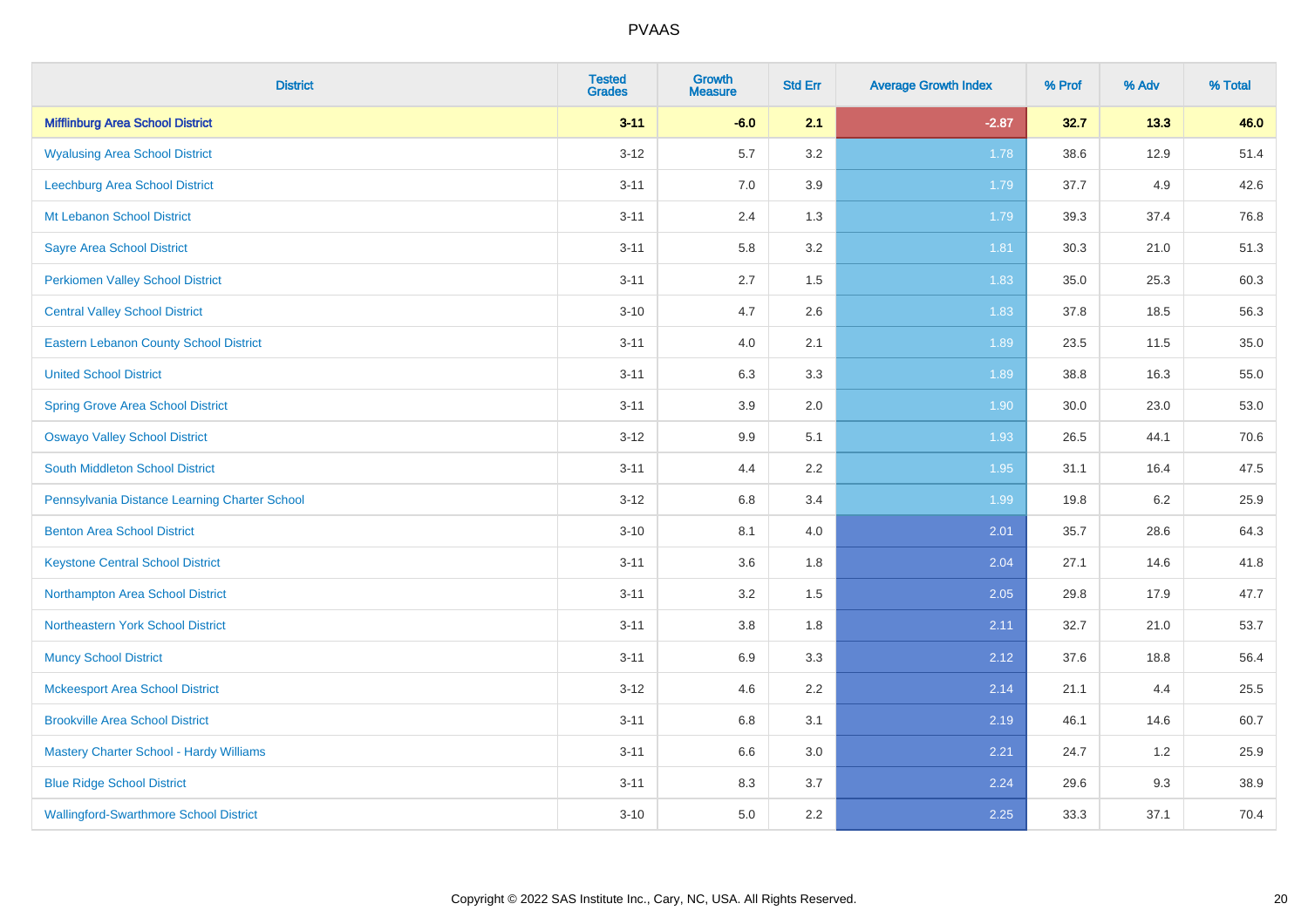| <b>District</b>                                    | <b>Tested</b><br><b>Grades</b> | <b>Growth</b><br><b>Measure</b> | <b>Std Err</b> | <b>Average Growth Index</b> | % Prof | % Adv | % Total |
|----------------------------------------------------|--------------------------------|---------------------------------|----------------|-----------------------------|--------|-------|---------|
| <b>Mifflinburg Area School District</b>            | $3 - 11$                       | $-6.0$                          | 2.1            | $-2.87$                     | 32.7   | 13.3  | 46.0    |
| <b>Glendale School District</b>                    | $3 - 10$                       | 7.9                             | 3.5            | 2.25                        | 42.6   | 9.3   | 51.8    |
| East Pennsboro Area School District                | $3 - 11$                       | 4.8                             | 2.1            | 2.26                        | 36.8   | 16.9  | 53.7    |
| <b>Brandywine Heights Area School District</b>     | $3 - 11$                       | 5.8                             | 2.6            | 2.27                        | 27.7   | 28.6  | 56.2    |
| Huntingdon Area School District                    | $3 - 11$                       | 5.8                             | 2.6            | 2.28                        | 27.8   | 17.4  | 45.2    |
| <b>Red Lion Area School District</b>               | $3 - 11$                       | 4.5                             | 1.9            | 2.31                        | 32.3   | 21.5  | 53.8    |
| <b>Bentworth School District</b>                   | $3 - 11$                       | 7.0                             | 3.0            | 2.36                        | 26.6   | 17.0  | 43.6    |
| Northern Lehigh School District                    | $3 - 12$                       | 6.1                             | 2.5            | 2.42                        | 21.4   | 18.0  | 39.3    |
| <b>Homer-Center School District</b>                | $3 - 11$                       | 8.8                             | 3.5            | 2.53                        | 38.0   | 17.7  | 55.8    |
| Northern Tioga School District                     | $3-12$                         | 6.8                             | 2.6            | 2.64                        | 25.0   | 16.9  | 41.9    |
| <b>Palisades School District</b>                   | $3 - 11$                       | 7.7                             | 2.9            | 2.66                        | 27.8   | 20.3  | 48.1    |
| <b>Commonwealth Charter Academy Charter School</b> | $3 - 10$                       | 4.2                             | 1.6            | 2.68                        | 27.0   | 15.6  | 42.5    |
| <b>Bedford Area School District</b>                | $3 - 11$                       | $6.4\,$                         | 2.4            | 2.68                        | 31.0   | 20.6  | 51.6    |
| Saint Marys Area School District                   | $3 - 11$                       | 6.0                             | 2.2            | 2.69                        | 35.4   | 18.3  | 53.7    |
| <b>Crawford Central School District</b>            | $3 - 11$                       | 5.7                             | 2.1            | 2.71                        | 26.4   | 15.8  | 42.1    |
| <b>Tamaqua Area School District</b>                | $3 - 12$                       | 6.5                             | 2.4            | 2.72                        | 34.3   | 17.5  | 51.8    |
| <b>Donegal School District</b>                     | $3 - 12$                       | 5.9                             | 2.2            | 2.72                        | 34.1   | 23.1  | 57.2    |
| <b>Great Valley School District</b>                | $3 - 11$                       | 5.4                             | 2.0            | 2.77                        | 33.8   | 33.5  | 67.3    |
| <b>South Butler County School District</b>         | $3 - 10$                       | 6.3                             | 2.2            | 2.80                        | 37.8   | 19.2  | 57.0    |
| <b>Canton Area School District</b>                 | $3 - 11$                       | 8.4                             | 2.9            | 2.92                        | 13.8   | 23.0  | 36.8    |
| <b>Bald Eagle Area School District</b>             | $3 - 11$                       | 7.6                             | 2.5            | 3.00                        | 31.6   | 15.6  | 47.3    |
| <b>Line Mountain School District</b>               | $3 - 11$                       | 11.7                            | 3.9            | 3.01                        | 40.4   | 42.3  | 82.7    |
| <b>Lower Dauphin School District</b>               | $3 - 11$                       | 5.3                             | 1.8            | 3.03                        | 30.6   | 26.8  | 57.5    |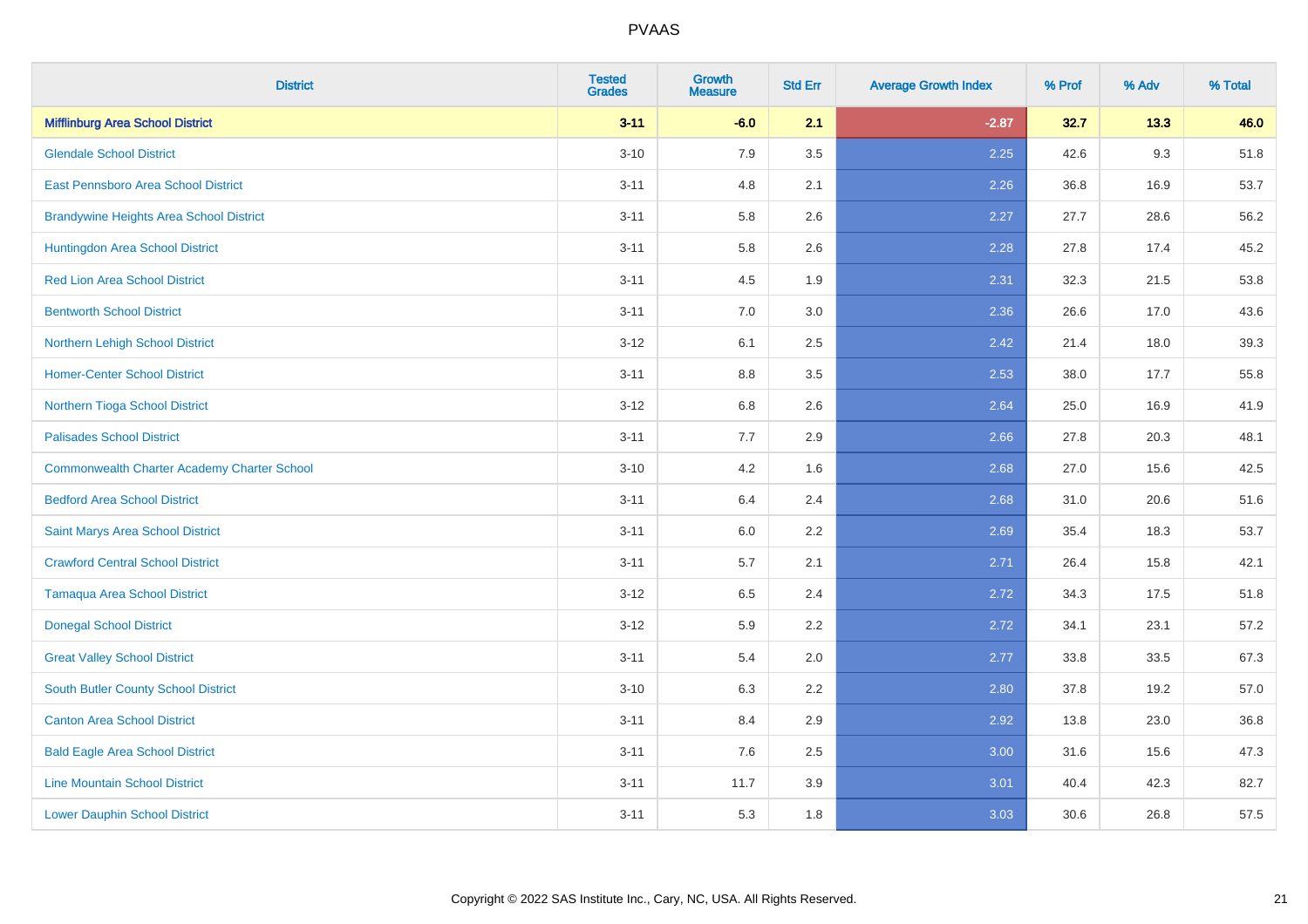| <b>District</b>                                 | <b>Tested</b><br><b>Grades</b> | <b>Growth</b><br><b>Measure</b> | <b>Std Err</b> | <b>Average Growth Index</b> | % Prof | % Adv | % Total |
|-------------------------------------------------|--------------------------------|---------------------------------|----------------|-----------------------------|--------|-------|---------|
| <b>Mifflinburg Area School District</b>         | $3 - 11$                       | $-6.0$                          | 2.1            | $-2.87$                     | 32.7   | 13.3  | 46.0    |
| <b>Allegheny-Clarion Valley School District</b> | $3 - 10$                       | 12.3                            | 4.1            | 3.03                        | 33.3   | 19.0  | 52.4    |
| <b>Upper Perkiomen School District</b>          | $3 - 11$                       | 5.7                             | 1.9            | 3.04                        | 25.4   | 19.9  | 45.4    |
| <b>Kane Area School District</b>                | $3 - 10$                       | 8.8                             | 2.9            | 3.07                        | 31.4   | 19.8  | 51.2    |
| Capital Area School for the Arts Charter School | $9 - 11$                       | 14.2                            | 4.5            | 3.13                        | 27.5   | 30.0  | 57.5    |
| <b>Greenwood School District</b>                | $3 - 11$                       | 11.3                            | 3.6            | 3.14                        | 31.2   | 32.8  | 63.9    |
| 21st Century Cyber Charter School               | $6 - 12$                       | 6.6                             | 2.1            | 3.16                        | 29.0   | 21.8  | 50.8    |
| <b>Avon Grove Charter School</b>                | $3 - 11$                       | 9.8                             | 3.1            | 3.18                        | 32.4   | 26.0  | 58.4    |
| <b>Apollo-Ridge School District</b>             | $3 - 12$                       | 9.5                             | 3.0            | 3.23                        | 34.0   | 9.4   | 43.4    |
| <b>Penncrest School District</b>                | $3 - 11$                       | 6.0                             | 1.9            | 3.24                        | 31.1   | 16.9  | 48.0    |
| <b>Upper Dauphin Area School District</b>       | $3 - 11$                       | 16.5                            | 5.1            | 3.26                        | 37.5   | 26.8  | 64.3    |
| <b>Steel Valley School District</b>             | $3 - 11$                       | 11.1                            | 3.3            | 3.33                        | 34.8   | 10.1  | 44.9    |
| South Fayette Township School District          | $3 - 11$                       | 6.0                             | 1.8            | 3.33                        | 32.2   | 38.3  | 70.5    |
| <b>Bellefonte Area School District</b>          | $3 - 11$                       | 6.7                             | 2.0            | 3.34                        | 28.8   | 21.5  | 50.2    |
| <b>Conrad Weiser Area School District</b>       | $3 - 11$                       | 7.1                             | 2.1            | 3.34                        | 28.2   | 14.4  | 42.6    |
| <b>Kutztown Area School District</b>            | $3 - 12$                       | 9.3                             | 2.8            | 3.34                        | 38.5   | 14.6  | 53.2    |
| Wilmington Area School District                 | $3 - 11$                       | 11.1                            | 3.3            | 3.37                        | 29.8   | 26.2  | 56.0    |
| <b>Fairview School District</b>                 | $3 - 11$                       | 8.3                             | 2.4            | 3.43                        | 41.9   | 34.9  | 76.7    |
| <b>Mars Area School District</b>                | $3 - 10$                       | 6.6                             | 1.9            | 3.45                        | 36.7   | 32.4  | 69.1    |
| <b>North Pocono School District</b>             | $3 - 11$                       | 13.1                            | 3.7            | 3.54                        | 31.4   | 33.3  | 64.7    |
| <b>York Suburban School District</b>            | $3 - 11$                       | 7.4                             | 2.1            | 3.55                        | 24.9   | 31.2  | 56.1    |
| Oil City Area School District                   | $3 - 11$                       | 8.6                             | 2.4            | 3.56                        | 29.1   | 13.1  | 42.2    |
| <b>Tredyffrin-Easttown School District</b>      | $3 - 10$                       | 8.7                             | 2.4            | 3.57                        | 35.2   | 35.8  | 71.0    |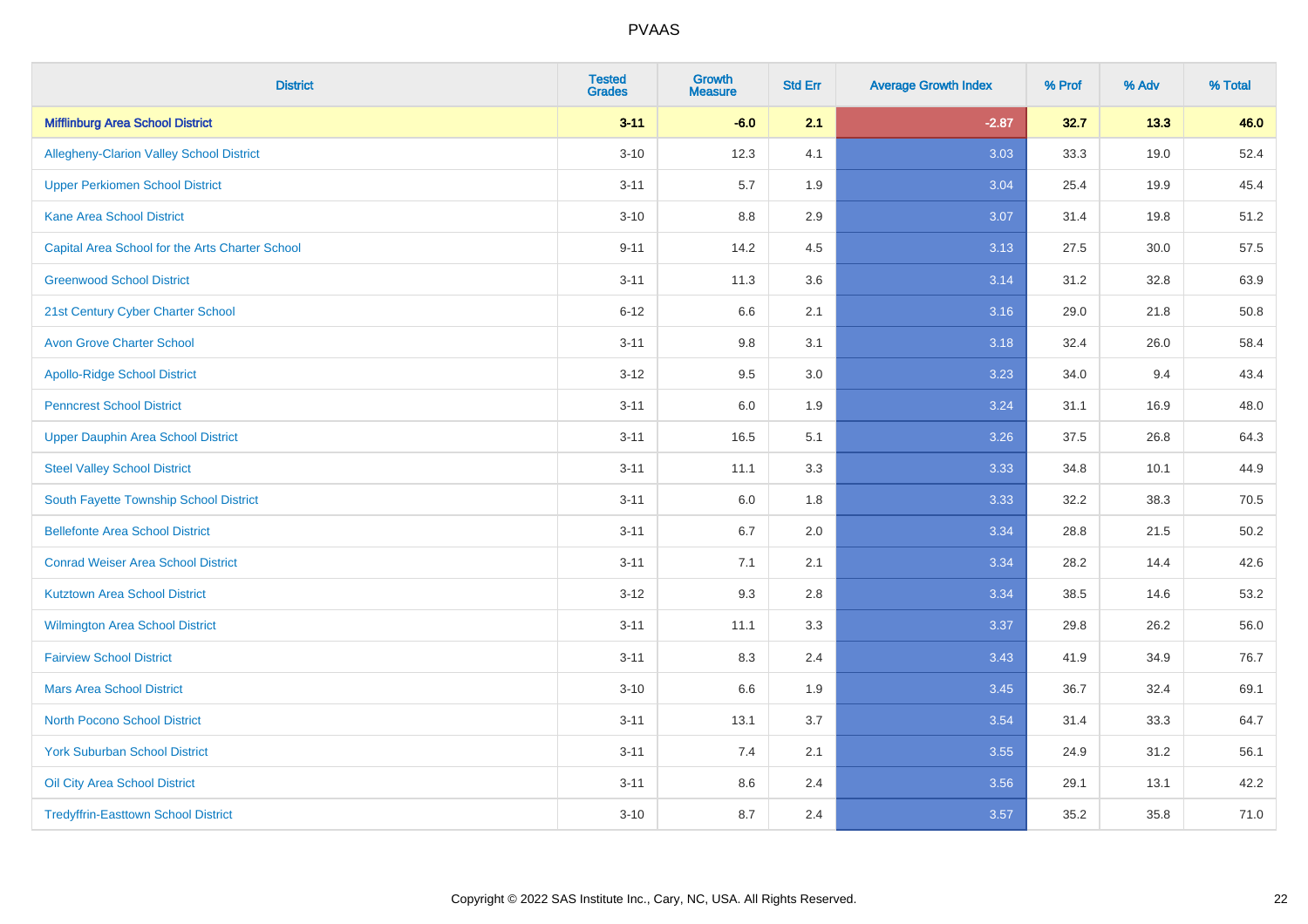| <b>District</b>                           | <b>Tested</b><br><b>Grades</b> | <b>Growth</b><br><b>Measure</b> | <b>Std Err</b> | <b>Average Growth Index</b> | % Prof | % Adv   | % Total |
|-------------------------------------------|--------------------------------|---------------------------------|----------------|-----------------------------|--------|---------|---------|
| <b>Mifflinburg Area School District</b>   | $3 - 11$                       | $-6.0$                          | 2.1            | $-2.87$                     | 32.7   | 13.3    | 46.0    |
| <b>William Penn School District</b>       | $3 - 12$                       | 7.0                             | 1.9            | 3.61                        | 14.0   | 7.2     | 21.3    |
| <b>Reading School District</b>            | $3 - 11$                       | 4.3                             | 1.2            | 3.71                        | 16.8   | $6.0\,$ | 22.8    |
| <b>Spring Cove School District</b>        | $3 - 11$                       | 9.1                             | 2.4            | 3.77                        | 31.8   | 25.4    | 57.1    |
| <b>Dover Area School District</b>         | $3 - 12$                       | 7.1                             | 1.9            | 3.78                        | 33.0   | 18.7    | 51.7    |
| <b>Hampton Township School District</b>   | $3 - 11$                       | 7.4                             | 2.0            | 3.79                        | 37.9   | 39.2    | 77.0    |
| <b>Juniata County School District</b>     | $3 - 12$                       | 7.7                             | 2.0            | 3.81                        | 22.9   | 18.9    | 41.8    |
| <b>Hazleton Area School District</b>      | $3 - 11$                       | 6.0                             | 1.6            | 3.85                        | 20.5   | 9.0     | 29.5    |
| <b>Warrior Run School District</b>        | $3 - 11$                       | 10.5                            | 2.7            | 3.86                        | 34.1   | 16.8    | 50.9    |
| <b>Dallas School District</b>             | $3 - 11$                       | 8.1                             | 2.1            | 3.87                        | 32.4   | 22.4    | 54.8    |
| <b>Phoenixville Area School District</b>  | $3 - 11$                       | 7.3                             | 1.8            | 3.96                        | 32.3   | 27.6    | 59.8    |
| <b>Abington Heights School District</b>   | $3 - 11$                       | 6.7                             | 1.7            | 4.00                        | 33.8   | 31.7    | 65.5    |
| <b>Radnor Township School District</b>    | $3 - 12$                       | $7.5\,$                         | 1.9            | 4.03                        | 33.0   | 38.3    | 71.3    |
| Downingtown Area School District          | $3 - 11$                       | 4.4                             | 1.1            | 4.06                        | 30.1   | 32.0    | 62.2    |
| <b>Ephrata Area School District</b>       | $3 - 11$                       | 6.8                             | 1.7            | 4.08                        | 31.6   | 17.1    | 48.8    |
| <b>Valley View School District</b>        | $3 - 11$                       | 9.3                             | 2.2            | 4.18                        | 26.6   | 23.1    | 49.7    |
| <b>Elizabethtown Area School District</b> | $3-12$                         | 7.1                             | 1.7            | 4.19                        | 36.4   | 27.6    | 64.0    |
| <b>Laurel School District</b>             | $3 - 11$                       | 13.0                            | 3.1            | 4.19                        | 30.3   | 15.7    | 46.1    |
| Pennsylvania Leadership Charter School    | $3 - 11$                       | 8.0                             | 1.9            | 4.22                        | 33.1   | 27.8    | 60.9    |
| <b>Wallenpaupack Area School District</b> | $3 - 11$                       | 8.8                             | 2.1            | 4.28                        | 28.5   | 18.9    | 47.4    |
| Maritime Academy Charter School           | $3 - 10$                       | 13.2                            | 3.1            | 4.29                        | 24.0   | 1.3     | 25.3    |
| <b>Coudersport Area School District</b>   | $3 - 11$                       | 14.8                            | 3.4            | 4.33                        | 34.7   | 28.0    | 62.7    |
| <b>West Allegheny School District</b>     | $3-12$                         | 8.6                             | 2.0            | 4.34                        | 37.3   | 27.2    | 64.5    |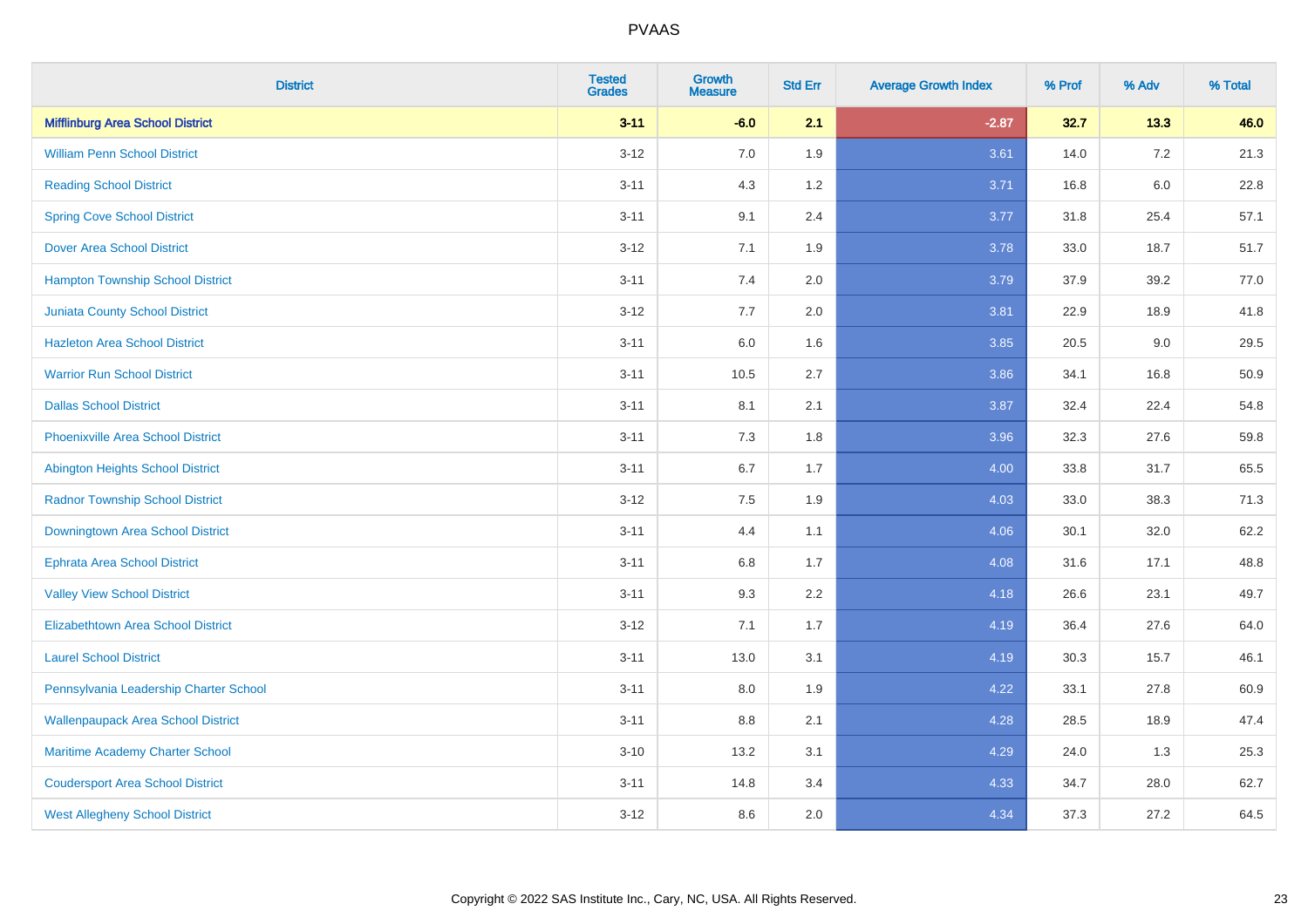| <b>District</b>                                | <b>Tested</b><br><b>Grades</b> | <b>Growth</b><br><b>Measure</b> | <b>Std Err</b> | <b>Average Growth Index</b> | % Prof | % Adv | % Total |
|------------------------------------------------|--------------------------------|---------------------------------|----------------|-----------------------------|--------|-------|---------|
| <b>Mifflinburg Area School District</b>        | $3 - 11$                       | $-6.0$                          | 2.1            | $-2.87$                     | 32.7   | 13.3  | 46.0    |
| <b>Lower Moreland Township School District</b> | $3 - 11$                       | 8.7                             | 2.0            | 4.35                        | 38.2   | 33.2  | 71.4    |
| <b>Pennsbury School District</b>               | $3 - 11$                       | 5.6                             | 1.3            | 4.38                        | 37.7   | 27.7  | 65.4    |
| <b>Montrose Area School District</b>           | $3 - 10$                       | 12.3                            | 2.8            | 4.41                        | 37.8   | 28.9  | 66.7    |
| <b>Conewago Valley School District</b>         | $3 - 12$                       | 7.6                             | 1.7            | 4.46                        | 41.3   | 19.4  | 60.6    |
| Northern York County School District           | $3 - 11$                       | 8.4                             | 1.8            | 4.63                        | 24.3   | 23.1  | 47.4    |
| <b>Stroudsburg Area School District</b>        | $3 - 11$                       | 7.5                             | 1.6            | 4.70                        | 30.4   | 18.3  | 48.7    |
| <b>West Perry School District</b>              | $3 - 11$                       | 11.0                            | 2.3            | 4.76                        | 26.9   | 20.5  | 47.4    |
| <b>Lakeland School District</b>                | $3 - 11$                       | 13.3                            | 2.8            | 4.80                        | 22.2   | 21.2  | 43.4    |
| <b>Penn Manor School District</b>              | $3 - 11$                       | 7.1                             | 1.5            | 4.82                        | 26.7   | 20.5  | 47.2    |
| <b>Iroquois School District</b>                | $3 - 11$                       | 13.6                            | 2.8            | 4.83                        | 33.3   | 16.0  | 49.4    |
| <b>Lehighton Area School District</b>          | $3 - 11$                       | 11.4                            | 2.4            | 4.84                        | 30.5   | 24.9  | 55.3    |
| <b>Belle Vernon Area School District</b>       | $3 - 11$                       | 11.1                            | 2.3            | 4.88                        | 31.6   | 25.4  | 57.1    |
| <b>Quaker Valley School District</b>           | $3 - 11$                       | 12.2                            | 2.5            | 4.90                        | 39.5   | 26.4  | 65.9    |
| <b>Easton Area School District</b>             | $3 - 12$                       | 6.3                             | 1.3            | 4.91                        | 24.1   | 13.0  | 37.1    |
| <b>Berlin Brothersvalley School District</b>   | $3 - 11$                       | 19.6                            | 4.0            | 4.93                        | 28.3   | 41.3  | 69.6    |
| <b>Pennridge School District</b>               | $3 - 10$                       | 7.4                             | 1.5            | 5.10                        | 32.0   | 27.6  | 59.6    |
| Pen Argyl Area School District                 | $3 - 12$                       | 12.8                            | 2.5            | 5.10                        | 28.5   | 23.8  | 52.3    |
| <b>Fleetwood Area School District</b>          | $3 - 10$                       | 10.4                            | 2.0            | 5.19                        | 31.7   | 25.8  | 57.5    |
| <b>West Branch Area School District</b>        | $3 - 11$                       | 17.0                            | 3.3            | 5.20                        | 47.1   | 19.1  | 66.2    |
| <b>Cornwall-Lebanon School District</b>        | $3 - 11$                       | 8.2                             | 1.6            | 5.24                        | 28.0   | 20.5  | 48.6    |
| <b>Avon Grove School District</b>              | $3 - 10$                       | 7.6                             | 1.4            | 5.29                        | 33.7   | 33.2  | 67.0    |
| Penns Valley Area School District              | $3 - 12$                       | 14.1                            | 2.6            | 5.33                        | 29.6   | 23.3  | 52.9    |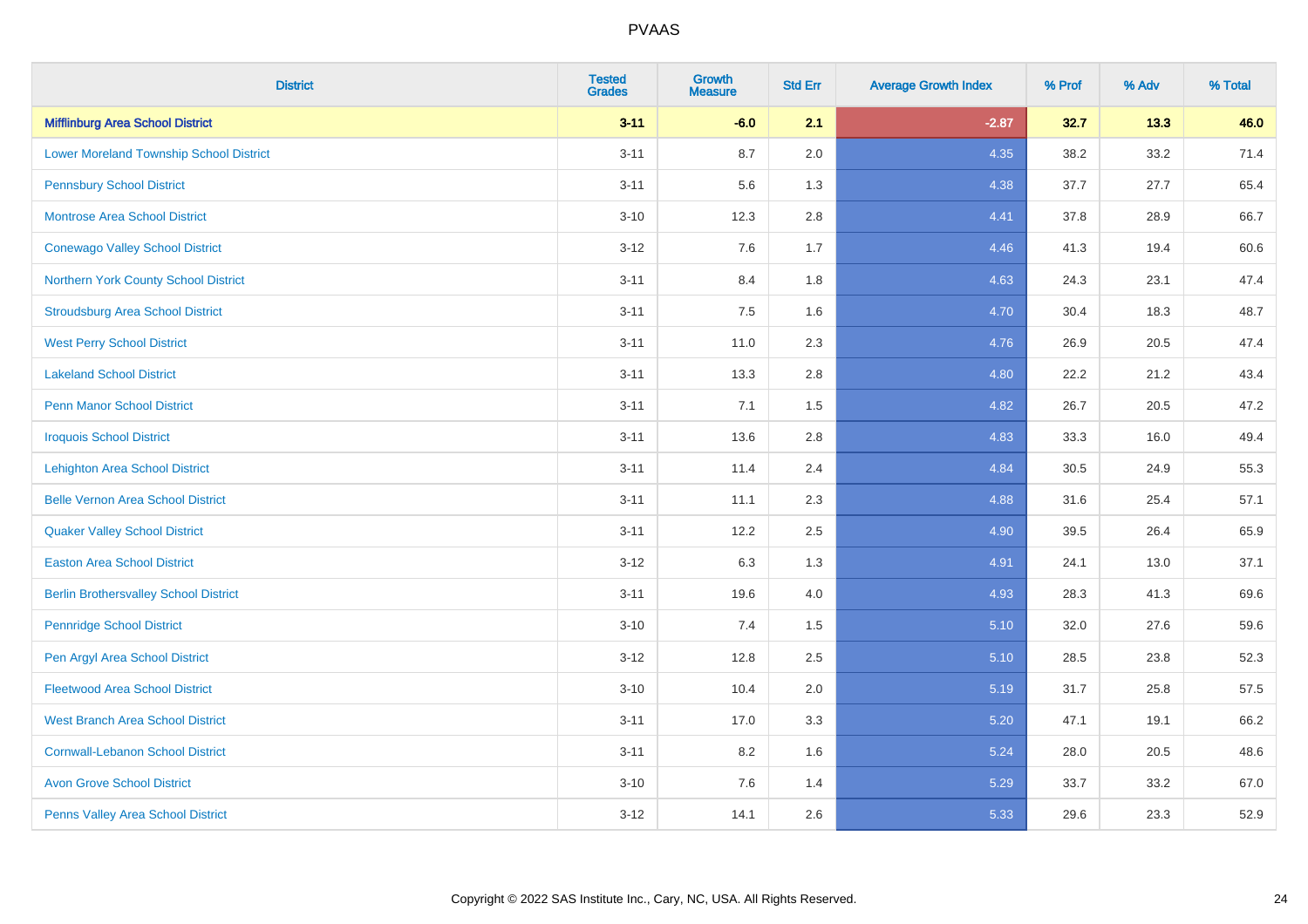| <b>District</b>                           | <b>Tested</b><br><b>Grades</b> | <b>Growth</b><br><b>Measure</b> | <b>Std Err</b> | <b>Average Growth Index</b> | % Prof | % Adv | % Total |
|-------------------------------------------|--------------------------------|---------------------------------|----------------|-----------------------------|--------|-------|---------|
| <b>Mifflinburg Area School District</b>   | $3 - 11$                       | $-6.0$                          | 2.1            | $-2.87$                     | 32.7   | 13.3  | 46.0    |
| <b>Lake-Lehman School District</b>        | $3 - 11$                       | 14.9                            | 2.8            | 5.34                        | 25.8   | 22.5  | 48.3    |
| <b>Pine-Richland School District</b>      | $3 - 11$                       | 9.3                             | 1.7            | 5.56                        | 42.3   | 35.8  | 78.1    |
| <b>Hermitage School District</b>          | $3 - 12$                       | 14.0                            | 2.5            | 5.59                        | 34.0   | 27.0  | 61.0    |
| <b>Lampeter-Strasburg School District</b> | $3-12$                         | 11.0                            | 1.9            | 5.69                        | 35.4   | 32.3  | 67.7    |
| <b>Pequea Valley School District</b>      | $3 - 11$                       | 18.0                            | 3.1            | 5.74                        | 29.2   | 37.5  | 66.7    |
| <b>Harbor Creek School District</b>       | $3 - 11$                       | 13.4                            | 2.3            | 5.80                        | 34.5   | 40.7  | 75.2    |
| <b>Blue Mountain School District</b>      | $3 - 10$                       | 12.2                            | 2.1            | 5.81                        | 30.7   | 26.1  | 56.8    |
| <b>Punxsutawney Area School District</b>  | $3 - 11$                       | 15.8                            | 2.7            | 5.83                        | 18.6   | 29.0  | 47.6    |
| <b>Indiana Area School District</b>       | $3 - 11$                       | 12.0                            | 2.0            | 5.98                        | 30.0   | 30.4  | 60.3    |
| <b>Agora Cyber Charter School</b>         | $3 - 11$                       | 14.6                            | 2.4            | 6.03                        | 24.7   | 19.5  | 44.2    |
| <b>Franklin Regional School District</b>  | $3 - 11$                       | 11.3                            | 1.8            | 6.13                        | 30.0   | 35.0  | 65.0    |
| <b>Tuscarora School District</b>          | $3 - 11$                       | 13.4                            | 2.2            | 6.20                        | 37.1   | 26.3  | 63.4    |
| <b>Armstrong School District</b>          | $3 - 11$                       | 9.8                             | 1.6            | 6.22                        | 32.8   | 24.6  | 57.4    |
| <b>Cocalico School District</b>           | $3 - 11$                       | 12.3                            | 1.9            | 6.48                        | 28.2   | 32.3  | 60.5    |
| <b>Manheim Central School District</b>    | $3 - 11$                       | 12.8                            | 2.0            | 6.52                        | 27.8   | 35.4  | 63.2    |
| <b>Neshaminy School District</b>          | $3 - 11$                       | 8.6                             | 1.3            | 6.56                        | 31.3   | 23.9  | 55.2    |
| <b>Millcreek Township School District</b> | $3 - 11$                       | 9.1                             | 1.4            | 6.61                        | 34.5   | 30.1  | 64.6    |
| <b>Methacton School District</b>          | $3 - 11$                       | 11.0                            | 1.6            | 6.94                        | 36.0   | 33.6  | 69.6    |
| <b>Camp Hill School District</b>          | $3-12$                         | 20.7                            | 2.9            | 7.00                        | 32.3   | 41.4  | 73.7    |
| <b>Whitehall-Coplay School District</b>   | $3 - 11$                       | 11.8                            | 1.7            | 7.06                        | 32.3   | 21.7  | 54.0    |
| <b>Upper Merion Area School District</b>  | $3 - 11$                       | 14.0                            | 2.0            | 7.15                        | 34.4   | 32.6  | 67.0    |
| <b>Danville Area School District</b>      | $3 - 11$                       | 18.4                            | 2.6            | 7.19                        | 32.0   | 46.1  | 78.1    |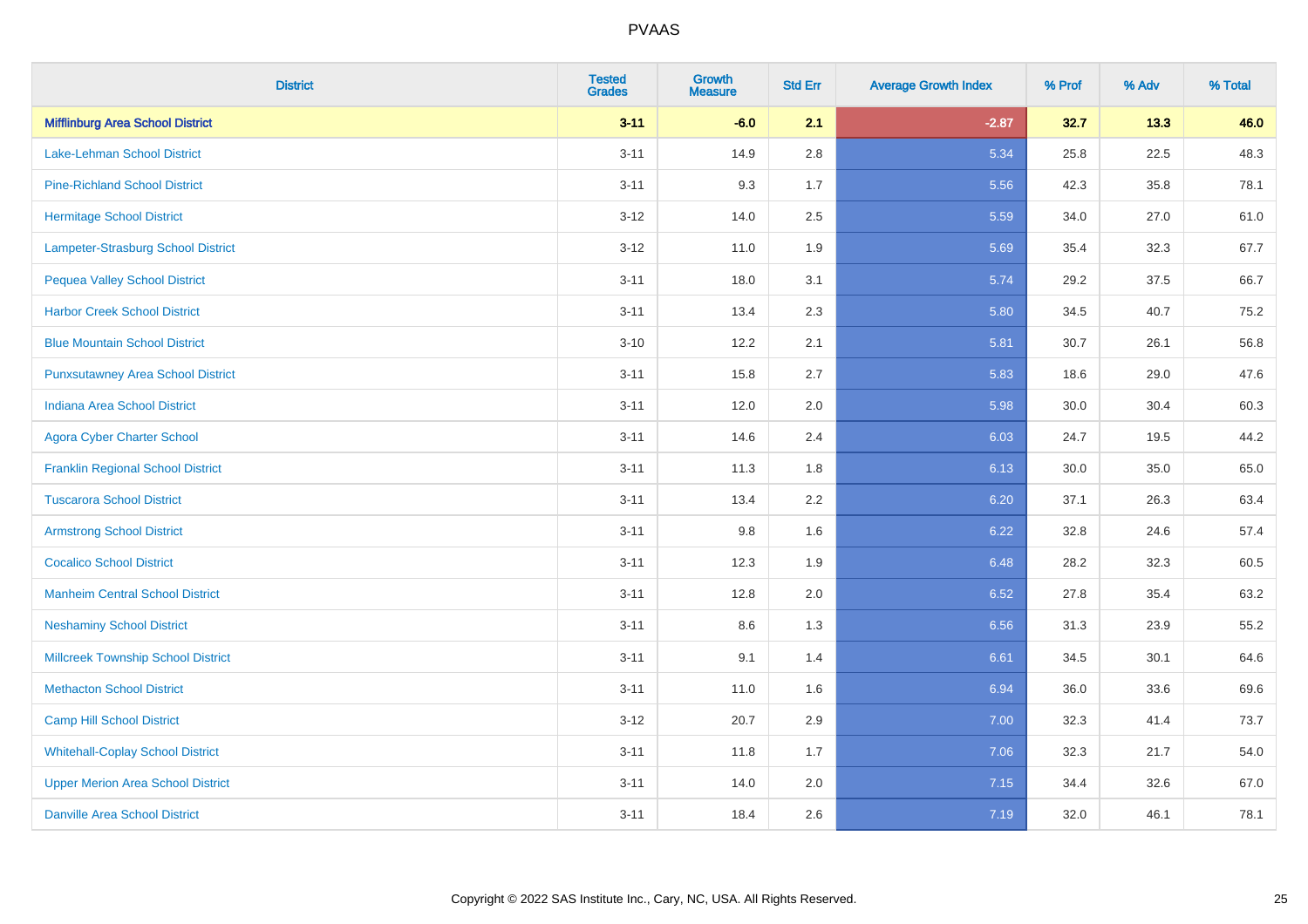| <b>District</b>                               | <b>Tested</b><br><b>Grades</b> | <b>Growth</b><br><b>Measure</b> | <b>Std Err</b> | <b>Average Growth Index</b> | % Prof | % Adv | % Total |
|-----------------------------------------------|--------------------------------|---------------------------------|----------------|-----------------------------|--------|-------|---------|
| <b>Mifflinburg Area School District</b>       | $3 - 11$                       | $-6.0$                          | 2.1            | $-2.87$                     | 32.7   | 13.3  | 46.0    |
| <b>Mountain View School District</b>          | $3 - 11$                       | 24.2                            | 3.4            | 7.20                        | 45.8   | 37.3  | 83.0    |
| <b>Manheim Township School District</b>       | $3 - 12$                       | 10.9                            | 1.5            | 7.51                        | 30.9   | 31.0  | 61.9    |
| <b>East Penn School District</b>              | $3 - 11$                       | 8.9                             | 1.2            | 7.61                        | 32.8   | 26.4  | 59.2    |
| <b>Mifflin County School District</b>         | $3 - 11$                       | 12.3                            | 1.6            | 7.69                        | 35.1   | 15.1  | 50.3    |
| <b>Upper Saint Clair School District</b>      | $3 - 11$                       | 13.8                            | 1.8            | 7.86                        | 32.2   | 44.5  | 76.7    |
| <b>Peters Township School District</b>        | $3 - 11$                       | 14.1                            | 1.7            | 8.16                        | 35.2   | 41.6  | 76.8    |
| <b>Collegium Charter School</b>               | $3 - 10$                       | 21.2                            | 2.6            | 8.18                        | 25.4   | 16.4  | 41.8    |
| <b>Upper Darby School District</b>            | $3 - 12$                       | 11.2                            | 1.4            | 8.28                        | 23.8   | 11.8  | 35.6    |
| <b>Saucon Valley School District</b>          | $3 - 11$                       | 18.9                            | 2.2            | 8.48                        | 26.0   | 39.6  | 65.6    |
| <b>Southern York County School District</b>   | $3 - 11$                       | 15.5                            | 1.8            | 8.48                        | 37.6   | 29.2  | 66.8    |
| <b>Central York School District</b>           | $3 - 12$                       | 12.9                            | 1.5            | 8.64                        | 31.4   | 24.1  | 55.5    |
| <b>Marple Newtown School District</b>         | $3 - 11$                       | 20.6                            | 2.3            | 8.95                        | 31.1   | 42.7  | 73.8    |
| Palmyra Area School District                  | $3 - 11$                       | 16.2                            | 1.8            | 9.02                        | 38.8   | 34.0  | 72.8    |
| <b>Unionville-Chadds Ford School District</b> | $3 - 11$                       | 15.8                            | 1.7            | 9.12                        | 31.2   | 48.0  | 79.2    |
| <b>Wayne Highlands School District</b>        | $3 - 11$                       | 22.5                            | 2.5            | 9.16                        | 33.8   | 40.4  | 74.2    |
| Fox Chapel Area School District               | $3 - 11$                       | 17.6                            | 1.9            | 9.47                        | 22.9   | 52.0  | 74.9    |
| <b>Delaware Valley School District</b>        | $3 - 11$                       | 15.7                            | 1.6            | 9.62                        | 36.7   | 32.1  | 68.8    |
| New Hope-Solebury School District             | $3 - 11$                       | 28.8                            | 2.9            | 9.77                        | 31.6   | 50.0  | 81.6    |
| <b>Loyalsock Township School District</b>     | $3 - 12$                       | 26.7                            | 2.7            | 9.92                        | 36.8   | 35.1  | 71.9    |
| <b>Derry Township School District</b>         | $3 - 10$                       | 20.1                            | 2.0            | 10.20                       | 32.8   | 46.9  | 79.7    |
| <b>Hempfield School District</b>              | $3 - 11$                       | 13.4                            | 1.3            | 10.53                       | 29.9   | 36.8  | 66.7    |
| <b>Warwick School District</b>                | $3 - 11$                       | 21.7                            | 1.8            | 11.76                       | 27.7   | 36.3  | 64.0    |